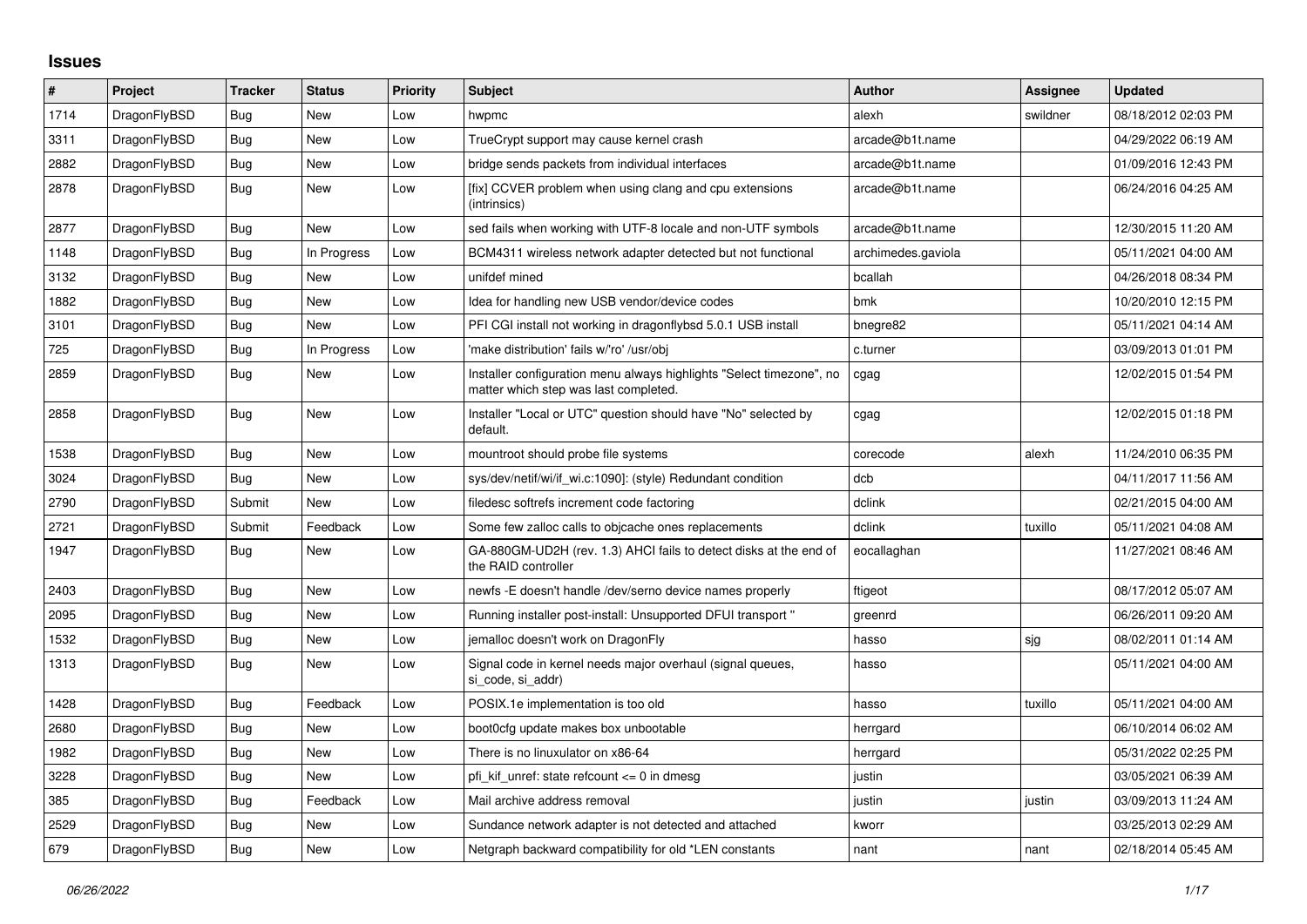| #    | Project      | <b>Tracker</b> | <b>Status</b> | <b>Priority</b> | Subject                                                                                                   | Author            | Assignee | <b>Updated</b>      |
|------|--------------|----------------|---------------|-----------------|-----------------------------------------------------------------------------------------------------------|-------------------|----------|---------------------|
| 3107 | DragonFlyBSD | <b>Bug</b>     | New           | Low             | ACPI interrupt storm when loading i915 on Lenovo T460                                                     | oyvinht           |          | 07/15/2020 07:01 AM |
| 2552 | DragonFlyBSD | <b>Bug</b>     | <b>New</b>    | Low             | hammer recovery should indicate progress                                                                  | phma              |          | 05/03/2013 12:13 AM |
| 2675 | DragonFlyBSD | <b>Bug</b>     | New           | Low             | Ultimate N WiFi Link 5300 get iwn_intr: fatal firmware error on 5GHz                                      | revuwa            |          | 05/11/2021 04:07 AM |
| 600  | DragonFlyBSD | Bug            | New           | Low             | /sys/libkern/karc4random                                                                                  | robin carey5      | profmakx | 01/19/2015 03:07 AM |
| 2887 | DragonFlyBSD | <b>Bug</b>     | New           | Low             | Missing extattr_namespace_to_string and<br>extattr_string_to_namespace functions                          | rubenk            |          | 02/06/2016 05:09 AM |
| 2020 | DragonFlyBSD | <b>Bug</b>     | <b>New</b>    | Low             | Port brcm80211 driver from Linux to DragonFly BSD                                                         | studer            |          | 03/05/2011 10:54 PM |
| 1127 | DragonFlyBSD | <b>Bug</b>     | Feedback      | Low             | cdrom drive not detected                                                                                  | tgr               | corecode | 01/15/2015 08:55 AM |
| 285  | DragonFlyBSD | Bug            | Feedback      | Low             | interrupt latency with re without ip address configured                                                   | thomas.nikolajsen |          | 02/20/2014 10:30 AM |
| 2931 | DragonFlyBSD | <b>Bug</b>     | New           | Low             | 'gdb' of 'vkernel' unable to print backtrace                                                              | tofergus          |          | 07/26/2016 01:51 PM |
| 2631 | DragonFlyBSD | <b>Bug</b>     | In Progress   | Low             | Verify library versioning current with full package build and switch it<br>on (after publishing packages) | tuxillo           |          | 05/11/2021 04:06 AM |
| 1819 | DragonFlyBSD | <b>Bug</b>     | In Progress   | Low             | truss - Major revamping task list                                                                         | tuxillo           | tuxillo  | 11/27/2021 08:45 AM |
| 2636 | DragonFlyBSD | <b>Bug</b>     | Feedback      | Low             | Add -x flag to iostat (a la solaris)                                                                      | tuxillo           |          | 05/11/2021 04:07 AM |
| 293  | DragonFlyBSD | Bug            | Feedback      | Low             | Various updates to the handbook                                                                           | victor            | victor   | 03/10/2013 04:46 AM |
| 2252 | DragonFlyBSD | <b>Bug</b>     | New           | Low             | snd hda not useable if loaded via /boot/loader.conf                                                       | xbit              | swildner | 12/14/2011 12:23 AM |
| 2797 | DragonFlyBSD | Bug            | In Progress   | Low             | vkernels with & without machdep.pmap_mmu_optimize                                                         | yellowrabbit2010  |          | 11/27/2021 08:06 AM |
| 3041 | DragonFlyBSD | Submit         | <b>New</b>    | Normal          | firmware: Remove embedding of multiple images in one module.                                              | Anonymous         |          | 12/25/2020 02:15 AM |
| 2297 | DragonFlyBSD | Bug            | New           | Normal          | strange NFS (client) error messages / problems                                                            | Anonymous         |          | 02/19/2012 02:59 PM |
| 2292 | DragonFlyBSD | Bug            | New           | Normal          | re interface with jumbo frames (mtu larger than 1500) hangs after<br>some traffic                         | Anonymous         |          | 01/31/2012 12:11 AM |
| 2052 | DragonFlyBSD | <b>Bug</b>     | New           | Normal          | Kernel panic: CPU APIC ID out of range                                                                    | Anonymous         |          | 05/02/2011 11:06 AM |
| 1695 | DragonFlyBSD | Bug            | New           | Normal          | NFS-related system breakdown                                                                              | Anonymous         |          | 04/10/2014 12:35 AM |
| 1398 | DragonFlyBSD | Submit         | In Progress   | Normal          | hdestroy(3) restricts hash key to point to malloc'ed space                                                | Anonymous         |          | 08/20/2021 04:06 PM |
| 1390 | DragonFlyBSD | Bug            | In Progress   | Normal          | Use id_t type for {get, set}priority()                                                                    | Anonymous         | tuxillo  | 07/05/2019 02:18 AM |
| 2438 | DragonFlyBSD | Submit         | Feedback      | Normal          | <b>TRIM</b> fixes                                                                                         | Anonymous         | tuxillo  | 05/11/2021 03:45 AM |
| 1397 | DragonFlyBSD | <b>Bug</b>     | Feedback      | Normal          | jobs -I output inconsistency when called from script                                                      | Anonymous         | tuxillo  | 05/15/2022 05:07 AM |
| 2806 | DragonFlyBSD | Bug            | New           | Normal          | failed to configure a link-local address on ath $0$ (errno = 22)                                          | Chingyuan         |          | 05/25/2021 01:00 AM |
| 989  | DragonFlyBSD | Bug            | New           | Normal          | installer/fdisk trouble with wrapped values                                                               | Discodestroyer    |          | 02/18/2014 06:27 AM |
| 2620 | DragonFlyBSD | <b>Bug</b>     | New           | Normal          | moused problem                                                                                            | FilippoMo         |          | 12/20/2013 10:32 AM |
| 2618 | DragonFlyBSD | <b>Bug</b>     | New           | Normal          | mouse problem on RELEASE-3_6_0                                                                            | FilippoMo         |          | 12/20/2013 03:26 AM |
| 2617 | DragonFlyBSD | <b>Bug</b>     | Feedback      | Normal          | Possible issue with wireless mouse on 3.6 release                                                         | FilippoMo         |          | 01/14/2015 03:42 PM |
| 2453 | DragonFlyBSD | Bug            | New           | Normal          | panic: assertion "gd->gd_spinlocks == 0" failed                                                           | Johannes.Hofmann  |          | 11/12/2012 12:54 PM |
| 1850 | DragonFlyBSD | Bug            | New           | Normal          | volume-add on hammer root fs panic                                                                        | Johannes.Hofmann  |          | 04/18/2019 04:27 AM |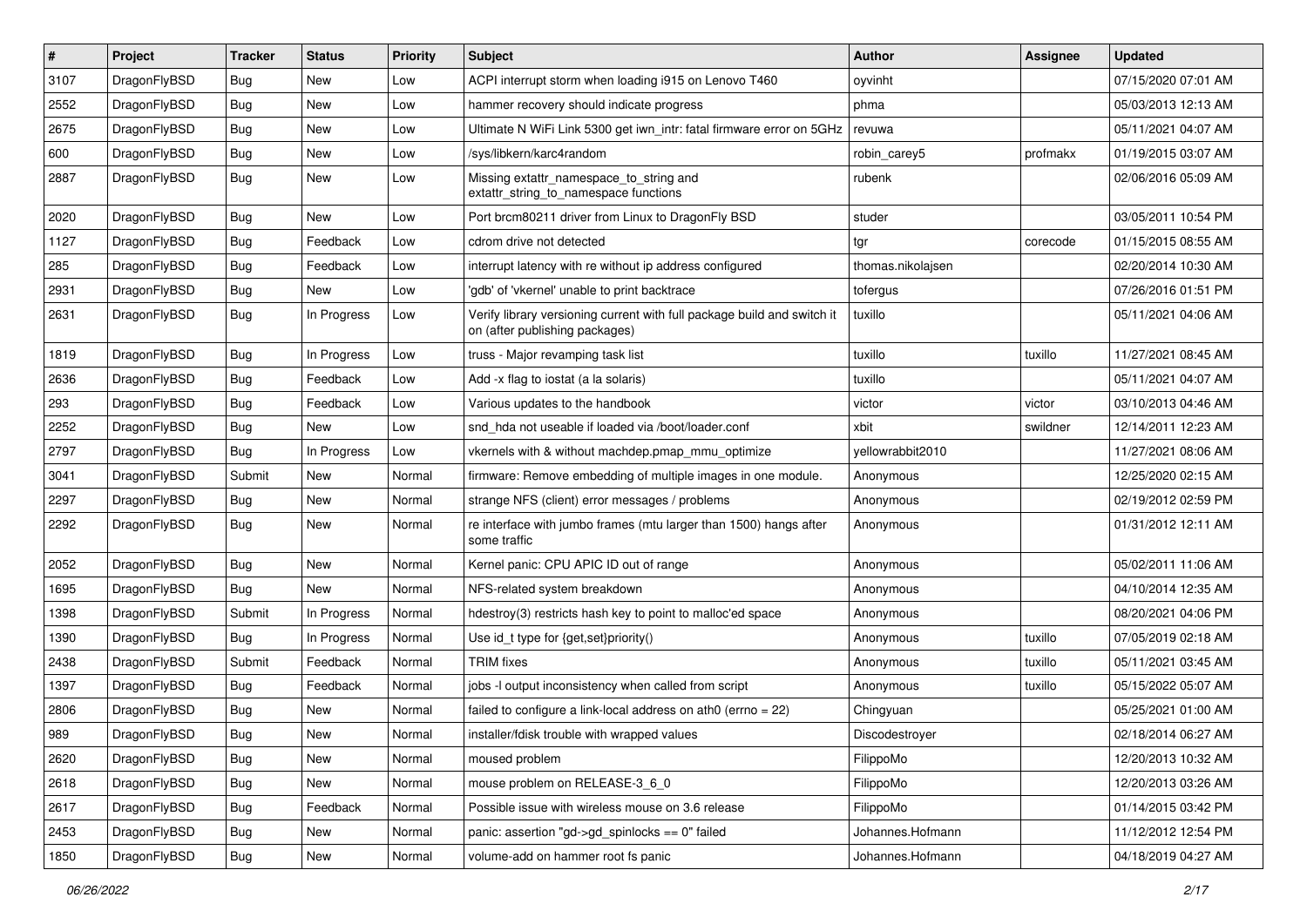| $\sharp$ | Project      | <b>Tracker</b> | <b>Status</b> | <b>Priority</b> | <b>Subject</b>                                                                                                               | <b>Author</b>      | Assignee | <b>Updated</b>      |
|----------|--------------|----------------|---------------|-----------------|------------------------------------------------------------------------------------------------------------------------------|--------------------|----------|---------------------|
| 1700     | DragonFlyBSD | Submit         | In Progress   | Normal          | skip boot2 menu on <enter></enter>                                                                                           | Johannes.Hofmann   | tuxillo  | 05/15/2022 08:35 AM |
| 3006     | DragonFlyBSD | Bug            | New           | Normal          | boot0cfg: panic in kern_udev.c in function _udev_dict_set_cstr when<br>installing in VirtualBox                              | MichiGreat         |          | 04/01/2017 02:22 PM |
| 1246     | DragonFlyBSD | Bug            | <b>New</b>    | Normal          | bad resolution (monitor desync) with livedvd                                                                                 | Przem0l            |          | 02/18/2014 06:29 AM |
| 2493     | DragonFlyBSD | Bug            | <b>New</b>    | Normal          | vidcontrol: invalid video mode name                                                                                          | Svarov             |          | 01/24/2013 09:55 AM |
| 2595     | DragonFlyBSD | Bug            | New           | Normal          | DragonFly 3.4.3 crashes on SUN Blade X6250 with Qlogic ISP 2432<br>FC card                                                   | Turvamies          |          | 10/07/2013 11:53 AM |
| 3219     | DragonFlyBSD | Bug            | <b>New</b>    | Normal          | x11/xorg port can not be build                                                                                               | <b>UlasSAYGIN</b>  |          | 03/31/2020 08:57 AM |
| 3120     | DragonFlyBSD | Bug            | <b>New</b>    | Normal          | Intel AC 8260 firmware does not load                                                                                         | Vintodrimmer       |          | 08/28/2018 03:30 AM |
| 2852     | DragonFlyBSD | Bug            | New           | Normal          | Hammer File System - hangs on undo during system boot / mount -<br>will not recover on DragonFlyBSD newer than 3.6.0         | abale              |          | 05/11/2021 04:07 AM |
| 1941     | DragonFlyBSD | Bug            | <b>New</b>    | Normal          | wlan config crash                                                                                                            | abandon.every.hope |          | 12/24/2010 07:54 PM |
| 2250     | DragonFlyBSD | Bug            | <b>New</b>    | Normal          | Kernel panic                                                                                                                 | adamk              |          | 11/23/2018 01:10 AM |
| 3301     | DragonFlyBSD | Bug            | New           | Normal          | Gkrellm from the packages is not showing logged in users in main<br>window, logged in users always $== 0$                    | adrian             |          | 01/08/2022 04:24 AM |
| 3300     | DragonFlyBSD | <b>Bug</b>     | New           | Normal          | Running Xvnc from TigerVNC package through the INETD daemon<br>in TCP WAIT mode fails hard                                   | adrian             |          | 01/08/2022 04:25 AM |
| 3299     | DragonFlyBSD | Bug            | In Progress   | Normal          | DragonFlyBSD reports utterly wrong uptime (most of the time, right<br>after booting in)                                      | adrian             |          | 11/11/2021 01:43 PM |
| 2210     | DragonFlyBSD | Bug            | <b>New</b>    | Normal          | Bugtracker cannot assign default project for new users                                                                       | ahuete.devel       |          | 11/17/2011 11:30 AM |
| 1824     | DragonFlyBSD | Bug            | Feedback      | Normal          | kernel panic, x86, 2.7.3.859.ge5104                                                                                          | akirchhoff135014   |          | 03/10/2013 07:49 AM |
| 1921     | DragonFlyBSD | Bug            | In Progress   | Normal          | we miss mlockall                                                                                                             | alexh              | tuxillo  | 06/18/2022 04:08 AM |
| 2520     | DragonFlyBSD | Bug            | <b>New</b>    | Normal          | panic: assertion "IS_SERIALIZED((ifp->if_serializer))" failed in<br>if_default_serialize_assert at /usr/src/sys/net/if.c:437 | ano                |          | 03/09/2013 12:14 AM |
| 2329     | DragonFlyBSD | Bug            | New           | Normal          | ibm x3550 & acpi                                                                                                             | ano                |          | 06/03/2014 11:37 AM |
| 3278     | DragonFlyBSD | Bug            | New           | Normal          | Second screen image is distorted                                                                                             | arcade@b1t.name    |          | 07/10/2021 03:36 AM |
| 3209     | DragonFlyBSD | Bug            | New           | Normal          | svc has some minor bugs                                                                                                      | arcade@b1t.name    |          | 10/24/2019 09:08 AM |
| 2107     | DragonFlyBSD | Bug            | <b>New</b>    | Normal          | 2.10.1 sata dvd drive issue                                                                                                  | ausppc             |          | 07/31/2011 08:41 PM |
| 331      | DragonFlyBSD | Bug            | In Progress   | Normal          | ftpsesame (aka Bridging S01E03)                                                                                              | bastyaelvtars      |          | 03/09/2013 12:28 PM |
| 1718     | DragonFlyBSD | Bug            | Feedback      | Normal          | IDE disk drive not detected by x86_64 2.6.1 Live CD                                                                          | bcox               |          | 11/27/2021 08:25 AM |
| 3284     | DragonFlyBSD | <b>Bug</b>     | New           | Normal          | Wrong towlower() result for U+038A                                                                                           | bhaible            |          | 07/10/2021 03:34 AM |
| 3283     | DragonFlyBSD | <b>Bug</b>     | New           | Normal          | mknodat() cannot create FIFOs                                                                                                | bhaible            |          | 07/10/2021 03:34 AM |
| 3282     | DragonFlyBSD | Bug            | New           | Normal          | unexpected errno value from fopen()                                                                                          | bhaible            |          | 07/10/2021 03:34 AM |
| 3281     | DragonFlyBSD | <b>Bug</b>     | <b>New</b>    | Normal          | Crash after leaving unattended for a while                                                                                   | bhaible            |          | 07/10/2021 03:32 AM |
| 3110     | DragonFlyBSD | <b>Bug</b>     | New           | Normal          | crash with ipfw3 under load                                                                                                  | bnegre82           |          | 12/09/2017 06:22 AM |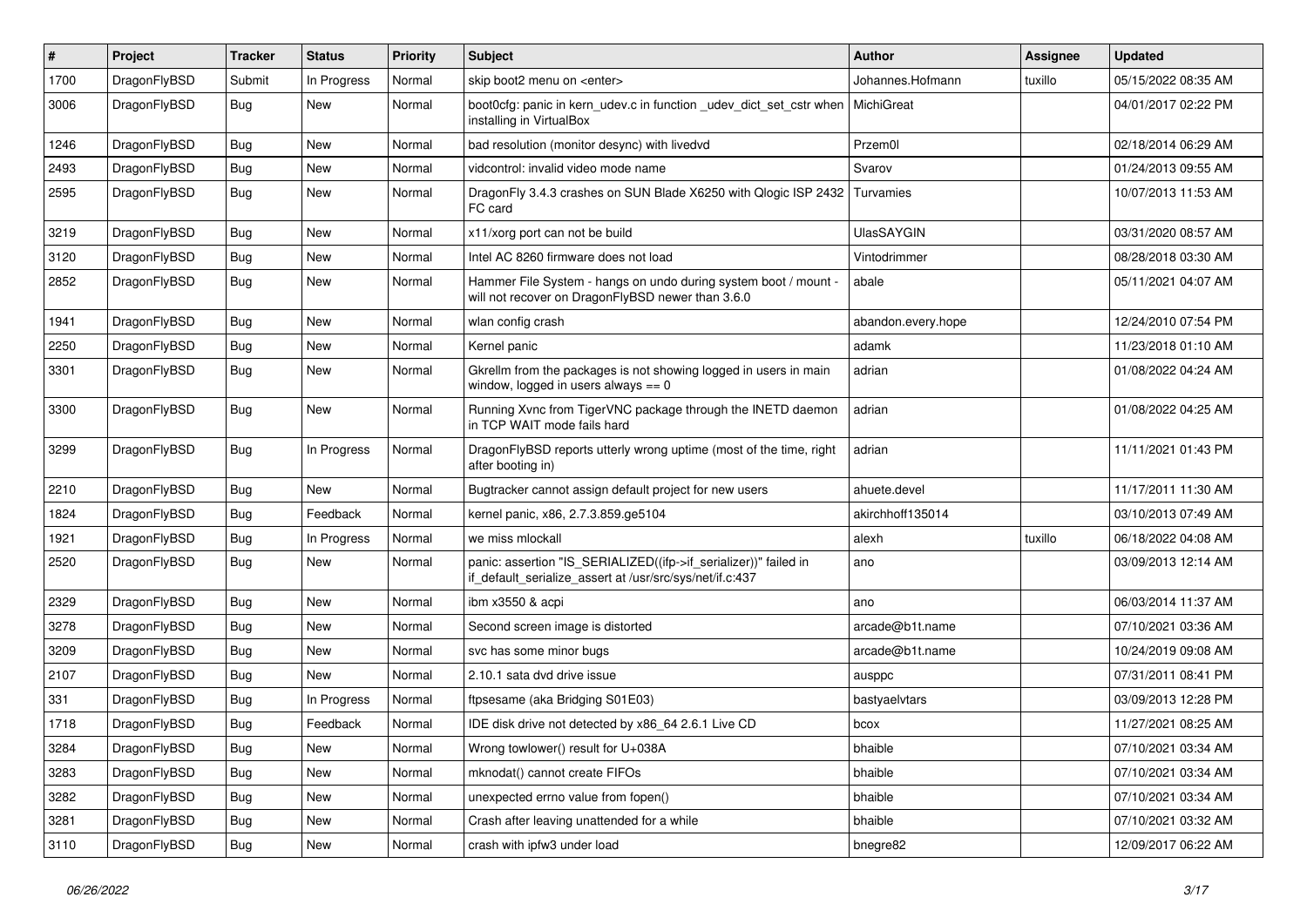| #    | Project      | <b>Tracker</b> | <b>Status</b> | <b>Priority</b> | Subject                                                                                      | <b>Author</b> | Assignee | <b>Updated</b>      |
|------|--------------|----------------|---------------|-----------------|----------------------------------------------------------------------------------------------|---------------|----------|---------------------|
| 1594 | DragonFlyBSD | Bug            | New           | Normal          | Kernel panic during boot from Live CD on Dell E6400                                          | bodie         |          | 05/11/2021 03:54 AM |
| 1521 | DragonFlyBSD | Bug            | Feedback      | Normal          | amd64 2.4 livecd won't mount root at boot                                                    | bolapara      |          | 01/28/2018 03:45 AM |
| 2115 | DragonFlyBSD | Bug            | New           | Normal          | [msk] system freeze after receive some paquet                                                | bsdsx         |          | 08/22/2011 10:22 AM |
| 2319 | DragonFlyBSD | Bug            | <b>New</b>    | Normal          | crypt/passwd forward compat                                                                  | c.turner1     |          | 02/28/2012 12:39 PM |
| 2265 | DragonFlyBSD | Bug            | New           | Normal          | mbsrtowcs does not properly handle invalid mbstate t in ps                                   | c.turner1     | swildner | 01/10/2012 07:56 PM |
| 1618 | DragonFlyBSD | Bug            | Feedback      | Normal          | collision for 'struct pmap' when using RPC and <sys user.h=""></sys>                         | carenas       |          | 05/11/2021 04:05 AM |
| 3143 | DragonFlyBSD | Bug            | New           | Normal          | assertion "0" failed in hammer2_inode_xop_chain_sync                                         | cbin          |          | 07/18/2018 12:50 PM |
| 3139 | DragonFlyBSD | Bug            | New           | Normal          | USB Mouse Does Not Work in DragonflyBSD guest on VirtualBox                                  | chiguy1256    |          | 06/24/2018 10:14 PM |
| 3280 | DragonFlyBSD | Bug            | <b>New</b>    | Normal          | KMS console and i915(4) not working in 6.0                                                   | cmusser       |          | 07/10/2021 03:35 AM |
| 1481 | DragonFlyBSD | Bug            | Feedback      | Normal          | panic: assertion: kva_p(buf) in soopt_from_kbuf (after ipfw pipe<br>show, 2.2.1-R)           | combiner      |          | 05/11/2021 04:01 AM |
| 1556 | DragonFlyBSD | Bug            | <b>New</b>    | Normal          | many processes stuck in "hmrrcm", system unusable                                            | corecode      | tuxillo  | 05/11/2021 03:52 AM |
| 1474 | DragonFlyBSD | Bug            | <b>New</b>    | Normal          | ithread 1 unexpectedly rescheduled                                                           | corecode      | tuxillo  | 05/11/2021 03:52 AM |
| 1442 | DragonFlyBSD | Bug            | <b>New</b>    | Normal          | blocking SIGSEGV and triggering a segment violation produces an<br>all CPU consuming process | corecode      | tuxillo  | 05/11/2021 03:52 AM |
| 1440 | DragonFlyBSD | Bug            | <b>New</b>    | Normal          | ptrace/gdb doesn't work after process blocks SIGTRAP                                         | corecode      | tuxillo  | 05/11/2021 03:52 AM |
| 731  | DragonFlyBSD | Bug            | <b>New</b>    | Normal          | system freeze on "slice too large"                                                           | corecode      | tuxillo  | 06/25/2022 04:01 AM |
| 341  | DragonFlyBSD | Bug            | <b>New</b>    | Normal          | Vinum erroneously repors devices as busy                                                     | corecode      | swildner | 01/21/2012 04:50 AM |
| 1584 | DragonFlyBSD | Bug            | In Progress   | Normal          | can't use ssh from jail: debug1: read_passphrase: can't open<br>/dev/tty: Device busy        | corecode      | tuxillo  | 05/11/2021 03:53 AM |
| 1583 | DragonFlyBSD | Bug            | In Progress   | Normal          | panic: assertion: cursor->trans->sync_lock_refs > 0 in<br>hammer_recover_cursor              | corecode      | tuxillo  | 05/11/2021 03:53 AM |
| 1547 | DragonFlyBSD | Bug            | In Progress   | Normal          | disklabel64 automatic sizing                                                                 | corecode      | tuxillo  | 05/11/2021 03:52 AM |
| 1528 | DragonFlyBSD | Bug            | In Progress   | Normal          | ktrace does not show proper return values for pipe(2)                                        | corecode      | tuxillo  | 05/11/2021 03:52 AM |
| 1475 | DragonFlyBSD | Bug            | In Progress   | Normal          | kernel blocks with low memory and syscons setting a high res mode<br>/ scrollback            | corecode      | tuxillo  | 05/11/2021 03:52 AM |
| 1469 | DragonFlyBSD | Bug            | In Progress   | Normal          | Hammer history security concern                                                              | corecode      | tuxillo  | 05/11/2021 03:52 AM |
| 1307 | DragonFlyBSD | Bug            | In Progress   | Normal          | hammer tid -2 shows unexpected result                                                        | corecode      |          | 10/18/2016 05:29 PM |
| 1030 | DragonFlyBSD | Bug            | In Progress   | Normal          | msdosfs umount panic                                                                         | corecode      | tuxillo  | 05/11/2021 03:51 AM |
| 781  | DragonFlyBSD | Bug            | In Progress   | Normal          | fdisk uses wrong geometry on usb flash drives                                                | corecode      | tuxillo  | 05/11/2021 03:50 AM |
| 742  | DragonFlyBSD | Bug            | In Progress   | Normal          | umount problems with multiple mounts                                                         | corecode      | tuxillo  | 06/25/2022 04:02 AM |
| 1587 | DragonFlyBSD | <b>Bug</b>     | Feedback      | Normal          | can't gdb across fork                                                                        | corecode      | tuxillo  | 05/11/2021 03:54 AM |
| 1287 | DragonFlyBSD | <b>Bug</b>     | Feedback      | Normal          | altq configuration doesn't work                                                              | corecode      | tuxillo  | 05/11/2021 03:51 AM |
| 911  | DragonFlyBSD | Bug            | Feedback      | Normal          | kldload/kernel linker can exceed malloc reserve and panic system                             | corecode      | tuxillo  | 05/11/2021 03:51 AM |
| 901  | DragonFlyBSD | Bug            | Feedback      | Normal          | route show needs to get data from all cpus                                                   | corecode      | tuxillo  | 05/11/2021 03:50 AM |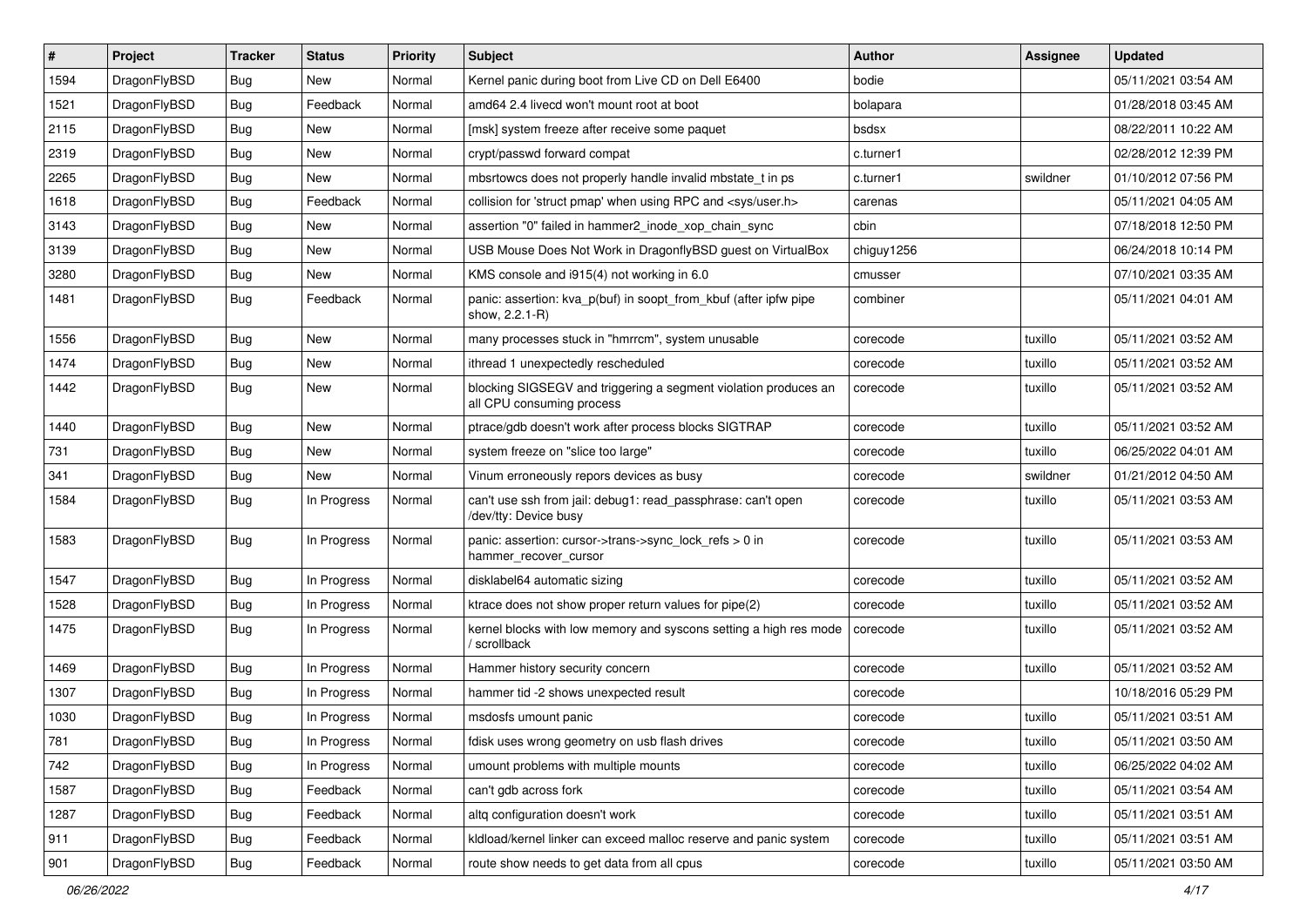| #    | Project      | <b>Tracker</b> | <b>Status</b> | <b>Priority</b> | <b>Subject</b>                                                                                                                                           | <b>Author</b> | Assignee | <b>Updated</b>      |
|------|--------------|----------------|---------------|-----------------|----------------------------------------------------------------------------------------------------------------------------------------------------------|---------------|----------|---------------------|
| 847  | DragonFlyBSD | <b>Bug</b>     | Feedback      | Normal          | processes getting stuck on mount point                                                                                                                   | corecode      | tuxillo  | 05/11/2021 03:50 AM |
| 2687 | DragonFlyBSD | Bug            | <b>New</b>    | Normal          | natacontrol software RAID in installer                                                                                                                   | csmelosky     |          | 06/22/2014 12:03 PM |
| 3243 | DragonFlyBSD | <b>Bug</b>     | <b>New</b>    | Normal          | SMART status not reported properly for SSD disks                                                                                                         | daftaupe      |          | 09/09/2020 11:03 PM |
| 3227 | DragonFlyBSD | Submit         | <b>New</b>    | Normal          | Add HAMMER2 instructions in the installation medium README                                                                                               | daftaupe      |          | 03/26/2020 03:34 PM |
| 2994 | DragonFlyBSD | <b>Bug</b>     | <b>New</b>    | Normal          | Intermittent boot hangs after git: hammer - HAMMER Version 7                                                                                             | davshao       |          | 03/30/2017 02:06 PM |
| 2835 | DragonFlyBSD | Bug            | New           | Normal          | /usr/include/c++/5.0/bits/c++locale.h likes<br>POSIX_C_SOURCE>=200809                                                                                    | davshao       |          | 11/18/2015 03:40 AM |
| 2688 | DragonFlyBSD | <b>Bug</b>     | New           | Normal          | 67613368bdda7 Fix wrong checks for U4B presence Asrock Z77M<br>difficulty detecting USB keyboard                                                         | davshao       |          | 06/28/2014 07:08 PM |
| 2652 | DragonFlyBSD | <b>Bug</b>     | New           | Normal          | 189a0ff3761b47  ix: Implement MSI-X support locks up Lenovo<br>S10 Intel Atom n270                                                                       | davshao       |          | 05/14/2014 01:55 AM |
| 3145 | DragonFlyBSD | Submit         | In Progress   | Normal          | Update libelf to FreeBSD 12 current and build as base library usable<br>by ports                                                                         | davshao       | tuxillo  | 08/20/2021 03:58 PM |
| 3031 | DragonFlyBSD | Submit         | In Progress   | Normal          | Update drm/radeon to Linux 4.7.10 as much as possible                                                                                                    | davshao       | ftigeot  | 08/19/2021 12:33 PM |
| 2414 | DragonFlyBSD | Bug            | In Progress   | Normal          | Lenovo S10 acpi freeze (not new)                                                                                                                         | davshao       |          | 05/11/2021 04:13 AM |
| 3076 | DragonFlyBSD | <b>Bug</b>     | <b>New</b>    | Normal          | sys/dev/netif/ig hal/e1000 ich8lan.c:1594: sanity checking mixup?                                                                                        | dcb           |          | 10/11/2017 01:58 AM |
| 3025 | DragonFlyBSD | <b>Bug</b>     | <b>New</b>    | Normal          | sys/dev/powermng/powernow/powernow.c:284: bad comparison?                                                                                                | dcb           |          | 09/23/2017 07:45 AM |
| 3022 | DragonFlyBSD | <b>Bug</b>     | <b>New</b>    | Normal          | sys/dev/netif/ath/ath/if_ath.c:2142: strange bitmask?                                                                                                    | dcb           |          | 04/11/2017 11:49 AM |
| 3018 | DragonFlyBSD | <b>Bug</b>     | New           | Normal          | sys/bus/u4b/wlan/if_run.c:5464]: (style) Redundant condition                                                                                             | dcb           |          | 04/11/2017 11:26 AM |
| 3021 | DragonFlyBSD | Bug            | In Progress   | Normal          | sys/dev/drm/i915/i915_gem_stolen.c:115]: (error) Signed integer<br>overflow for expression '65535<<20'                                                   | dcb           |          | 04/11/2017 12:46 PM |
| 3011 | DragonFlyBSD | <b>Bug</b>     | In Progress   | Normal          | dragonfly/sys/dev/netif/re/re.c: suspicious code?                                                                                                        | dcb           |          | 07/29/2017 01:26 AM |
| 2717 | DragonFlyBSD | Submit         | Feedback      | Normal          | Out of range numeric handling                                                                                                                            | dclink        | tuxillo  | 05/11/2021 04:08 AM |
| 3154 | DragonFlyBSD | Submit         | <b>New</b>    | Normal          | Update serial handling in bootloader                                                                                                                     | ddegroot      | dillon   | 11/06/2018 11:21 PM |
| 3147 | DragonFlyBSD | Submit         | <b>New</b>    | Normal          | Enable headless installation                                                                                                                             | ddegroot      |          | 10/09/2018 01:25 PM |
| 2708 | DragonFlyBSD | Bug            | <b>New</b>    | Normal          | unable to send TCP nor UDP on age(4) interface                                                                                                           | dermiste      |          | 05/11/2021 03:54 AM |
| 1774 | DragonFlyBSD | Bug            | <b>New</b>    | Normal          | New IP header cleanup branch available for testing                                                                                                       | dillon        |          | 05/15/2022 10:59 AM |
| 1336 | DragonFlyBSD | Bug            | In Progress   | Normal          | Still looking for reports of missed directory entries w/ HAMMER                                                                                          | dillon        |          | 05/11/2021 04:00 AM |
| 1448 | DragonFlyBSD | Bug            | Feedback      | Normal          | panic: assertion: tp->tt_msg->tt_cpuid == mycpuid in<br>tcp_callout_active tcp_output tcp_usr_send netmsg_pru_send<br>netmsg_service tcpmsg_service_loop | dillon        |          | 05/11/2021 04:00 AM |
| 1429 | DragonFlyBSD | <b>Bug</b>     | Feedback      | Normal          | vkernel bug - "mfree: m->m_nextpkt != NULL"                                                                                                              | dillon        |          | 05/11/2021 04:00 AM |
| 3117 | DragonFlyBSD | Bug            | New           | Normal          | Problem with colours if "intel" video-driver used                                                                                                        | dpostolov     |          | 01/07/2018 11:35 PM |
| 3116 | DragonFlyBSD | <b>Bug</b>     | New           | Normal          | da0 detects on very big volume if to _remove_ usb install stick and<br>reboot on Intel NUC5PPYH                                                          | dpostolov     |          | 01/07/2018 09:40 PM |
| 1877 | DragonFlyBSD | <b>Bug</b>     | New           | Normal          | Freeze during 1st hammer cleanup after new install                                                                                                       | elekktretterr |          | 05/15/2022 11:43 AM |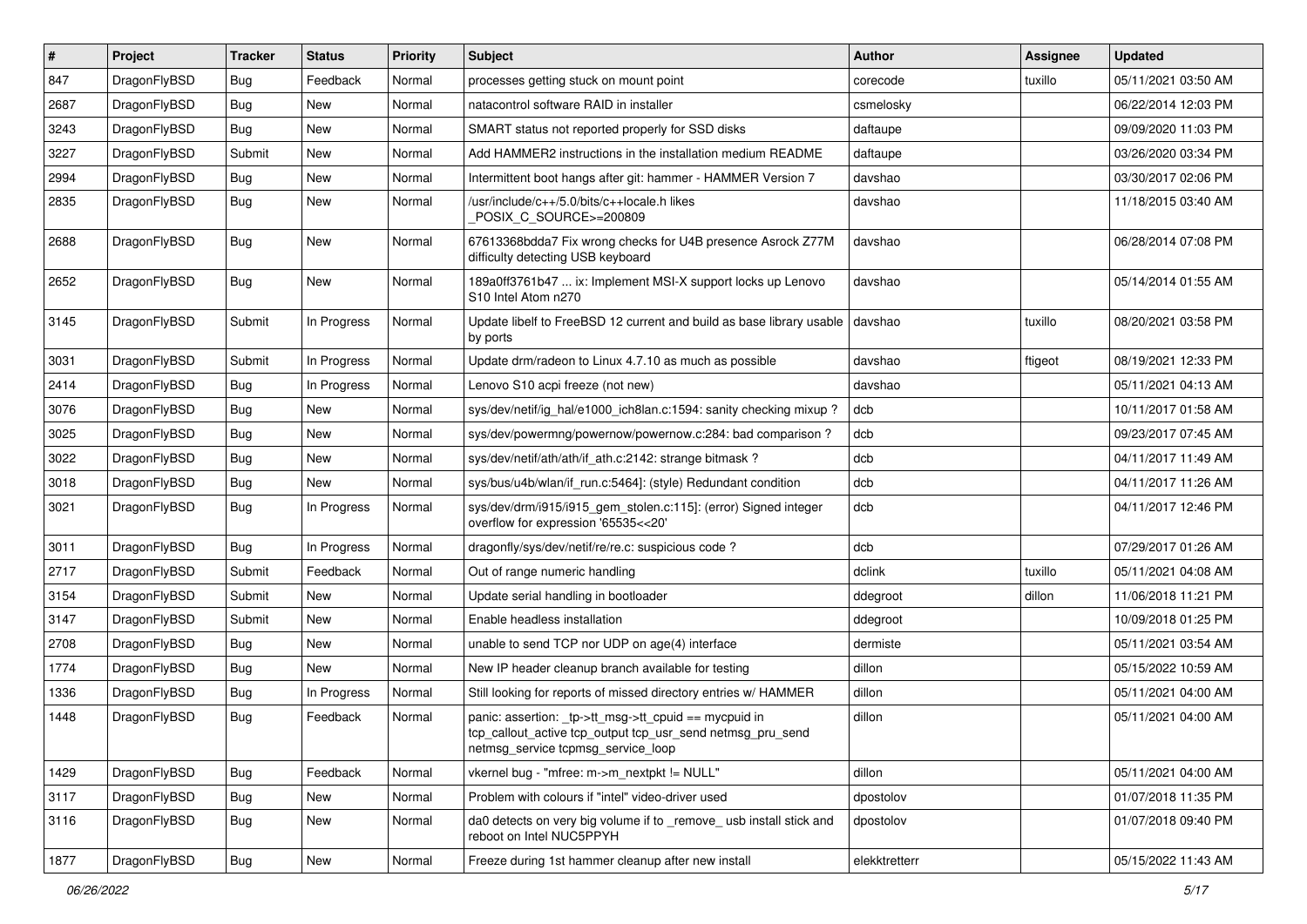| $\vert$ # | Project      | <b>Tracker</b> | <b>Status</b> | <b>Priority</b> | <b>Subject</b>                                                                                             | <b>Author</b> | Assignee | <b>Updated</b>      |
|-----------|--------------|----------------|---------------|-----------------|------------------------------------------------------------------------------------------------------------|---------------|----------|---------------------|
| 1634      | DragonFlyBSD | Bug            | New           | Normal          | panic: spin_lock: 0xe4ad1320, indefinitive wait!                                                           | elekktretterr |          | 01/19/2015 03:21 AM |
| 1463      | DragonFlyBSD | Bug            | <b>New</b>    | Normal          | Mountroot before drives are initialized                                                                    | elekktretterr |          | 12/07/2010 01:30 PM |
| 1194      | DragonFlyBSD | Bug            | New           | Normal          | SCSI errors while trying to copy photos from my camera                                                     | elekktretterr |          | 01/14/2015 04:39 PM |
| 1669      | DragonFlyBSD | <b>Bug</b>     | In Progress   | Normal          | Drive wont open using button                                                                               | elekktretterr |          | 02/29/2012 12:05 PM |
| 1181      | DragonFlyBSD | Bug            | In Progress   | Normal          | ACX111 panic                                                                                               | elekktretterr |          | 05/11/2021 04:00 AM |
| 1668      | DragonFlyBSD | <b>Bug</b>     | Feedback      | Normal          | Power button not working                                                                                   | elekktretterr |          | 03/10/2013 06:22 AM |
| 1613      | DragonFlyBSD | Bug            | Feedback      | Normal          | USB Keyboard not working on master                                                                         | elekktretterr |          | 05/11/2021 04:05 AM |
| 1456      | DragonFlyBSD | <b>Bug</b>     | Feedback      | Normal          | Microsoft wireless desktop problems                                                                        | elekktretterr |          | 01/15/2015 08:34 AM |
| 1454      | DragonFlyBSD | <b>Bug</b>     | Feedback      | Normal          | Unable to boot from external USB DVD drive                                                                 | elekktretterr |          | 05/11/2021 04:01 AM |
| 2254      | DragonFlyBSD | <b>Bug</b>     | New           | Normal          | panic: assertion "ref < &td->td_toks_end" failed in lwkt_gettoken at<br>/usr/src/sys/kern/lwkt_token.c:588 | eocallaghan   |          | 12/05/2011 10:21 PM |
| 2164      | DragonFlyBSD | Bug            | New           | Normal          | panic on reboot from usb.                                                                                  | eocallaghan   |          | 10/27/2011 09:29 AM |
| 2161      | DragonFlyBSD | Bug            | <b>New</b>    | Normal          | Outdated xorg.conf file gets installed into etc and screws up mouse                                        | eocallaghan   |          | 10/27/2011 01:51 PM |
| 2158      | DragonFlyBSD | <b>Bug</b>     | New           | Normal          | iwn panics with assertion on boot.                                                                         | eocallaghan   |          | 10/24/2011 04:13 PM |
| 1592      | DragonFlyBSD | Bug            | Feedback      | Normal          | AcpiOSUnmapMemory: Warning, deallocation did not track<br>allocation.                                      | eocallaghan   |          | 06/02/2014 07:45 AM |
| 1591      | DragonFlyBSD | <b>Bug</b>     | Feedback      | Normal          | Lenovo X301 hangs with AHCI Driver CMD TIMEOUT<br>STS=d0 <bsy></bsy>                                       | eocallaghan   |          | 05/11/2021 04:05 AM |
| 2544      | DragonFlyBSD | Bug            | <b>New</b>    | Normal          | live DVD system boot (menu option 1) caused db> prompt on<br>PE1950                                        | estrabd       |          | 05/11/2021 03:54 AM |
| 3276      | DragonFlyBSD | Submit         | New           | Normal          | Add option controlling whether gpt expand expands the last partition<br>(needs testing)                    | falsifian     |          | 07/10/2021 03:35 AM |
| 2075      | DragonFlyBSD | Bug            | <b>New</b>    | Normal          | pflogd on x86_64                                                                                           | fanch         |          | 05/16/2011 04:04 PM |
| 2569      | DragonFlyBSD | <b>Bug</b>     | New           | Normal          | ctime NFS                                                                                                  | ferney        |          | 08/11/2013 04:35 AM |
| 1672      | DragonFlyBSD | Bug            | Feedback      | Normal          | panic (trap 12) around btree_search() in 2.4.1-RELEASE                                                     | floid         |          | 01/19/2015 03:36 AM |
| 979       | DragonFlyBSD | <b>Bug</b>     | Feedback      | Normal          | Failure-prone USB mass storage (SB600? msdosfs? CAM?)                                                      | floid         |          | 01/15/2015 08:38 AM |
| 846       | DragonFlyBSD | <b>Bug</b>     | Feedback      | Normal          | USB bugs:usb mouse can't used!                                                                             | frankning     |          | 01/15/2015 08:36 AM |
| 1899      | DragonFlyBSD | <b>Bug</b>     | New           | Normal          | Keyboard doesn't work                                                                                      | fransm        |          | 05/15/2022 03:32 PM |
| 2803      | DragonFlyBSD | Bug            | <b>New</b>    | Normal          | HAMMER: Warning: UNDO area too small!                                                                      | ftigeot       |          | 03/11/2015 03:42 PM |
| 2674      | DragonFlyBSD | Bug            | <b>New</b>    | Normal          | <b>GPT Support</b>                                                                                         | ftigeot       |          | 12/28/2015 02:54 PM |
| 2619      | DragonFlyBSD | <b>Bug</b>     | <b>New</b>    | Normal          | DragonFly 3.6 can't be installed on a 6TB volume                                                           | ftigeot       |          | 02/23/2014 11:55 PM |
| 2535      | DragonFlyBSD | Bug            | New           | Normal          | Imap processes apparentlt blocked on disk I/O                                                              | ftigeot       |          | 04/02/2013 09:31 AM |
| 2416      | DragonFlyBSD | Bug            | New           | Normal          | ".' entry can be removed on mounted nfs filesystem                                                         | ftigeot       | tuxillo  | 06/03/2014 04:40 AM |
| 2122      | DragonFlyBSD | Submit         | New           | Normal          | [Review] Fixes to the VFS layer                                                                            | ftigeot       |          | 05/31/2022 03:25 PM |
| 2051      | DragonFlyBSD | <b>Bug</b>     | New           | Normal          | No ipv6 lan route entry created on 2.10                                                                    | ftigeot       |          | 04/21/2011 10:37 AM |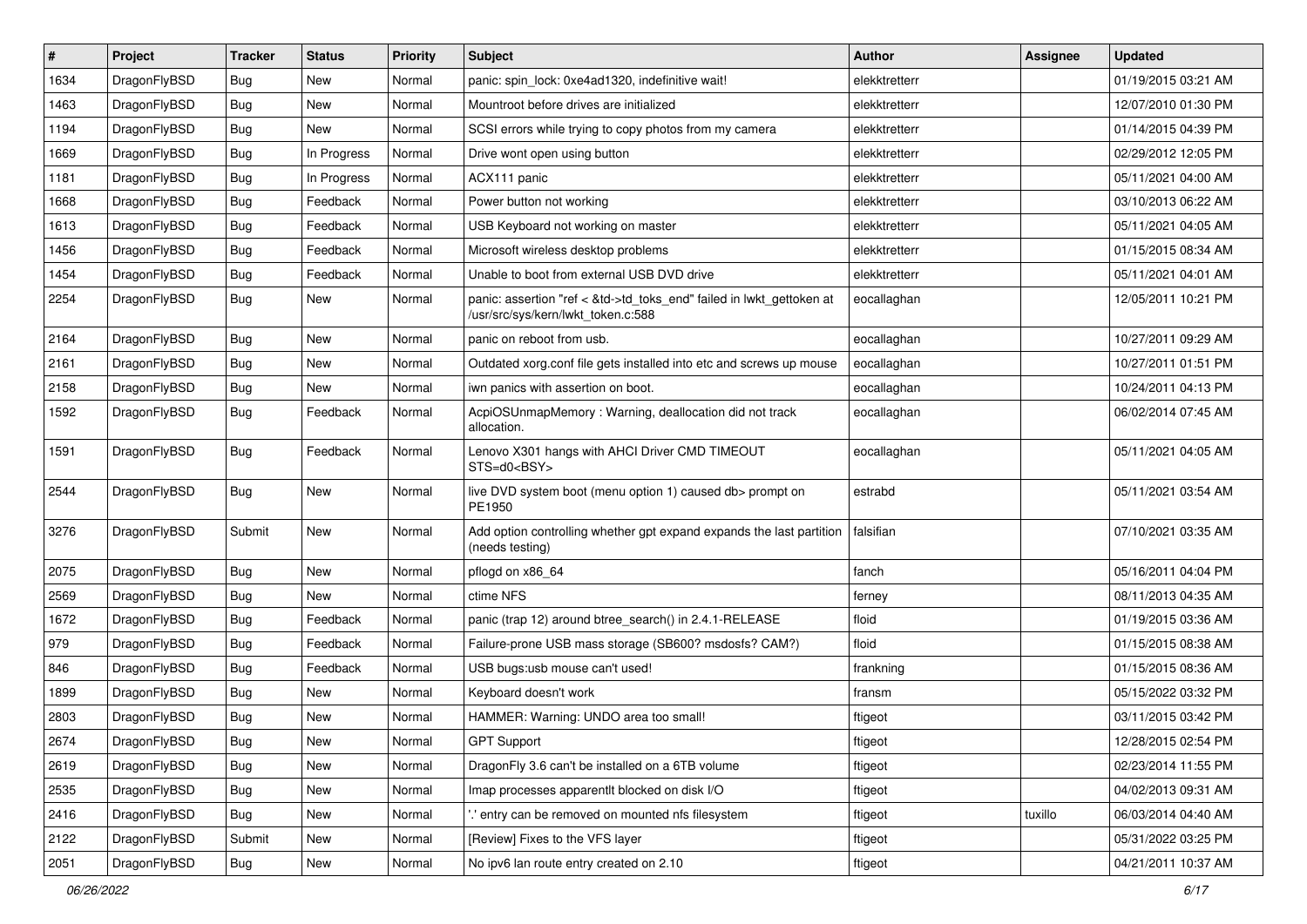| $\sharp$ | Project      | <b>Tracker</b> | <b>Status</b> | <b>Priority</b> | <b>Subject</b>                                                                            | <b>Author</b>   | Assignee  | <b>Updated</b>      |
|----------|--------------|----------------|---------------|-----------------|-------------------------------------------------------------------------------------------|-----------------|-----------|---------------------|
| 1923     | DragonFlyBSD | <b>Bug</b>     | New           | Normal          | Abysmal NFS performance with IPv6                                                         | ftigeot         |           | 12/05/2010 09:34 PM |
| 1826     | DragonFlyBSD | Bug            | New           | Normal          | panic during boot: assertion so->so_port  in tcp_input                                    | ftigeot         |           | 05/15/2022 11:05 AM |
| 1818     | DragonFlyBSD | <b>Bug</b>     | New           | Normal          | panic: Bad tailg NEXT (kqueue issue ?)                                                    | ftigeot         |           | 05/15/2022 11:40 AM |
| 2819     | DragonFlyBSD | <b>Bug</b>     | In Progress   | Normal          | Random micro system freezes after a week of uptime                                        | ftigeot         | dillon    | 08/16/2015 08:46 PM |
| 2037     | DragonFlyBSD | Bug            | Feedback      | Normal          | Panic Bad link elm while building packages                                                | ftigeot         | dillon    | 04/21/2011 07:20 AM |
| 1593     | DragonFlyBSD | <b>Bug</b>     | Feedback      | Normal          | panic: assertion: ccb == ap->ap_err_ccb in ahci_put_err_ccb                               | ftigeot         | ftigeot   | 05/15/2022 05:09 AM |
| 2577     | DragonFlyBSD | Bug            | New           | Normal          | virtio-blk iops performance is cpu limited on high end devices                            | gjs278          | vsrinivas | 08/01/2013 02:28 PM |
| 3165     | DragonFlyBSD | <b>Bug</b>     | <b>New</b>    | Normal          | Looping at boot time                                                                      | gop             |           | 12/28/2018 01:04 PM |
| 2094     | DragonFlyBSD | <b>Bug</b>     | New           | Normal          | Segfault when gdb printing backtrace from core dump                                       | greenrd         |           | 06/25/2011 04:14 PM |
| 1525     | DragonFlyBSD | Bug            | New           | Normal          | boehm-gc problems                                                                         | hasso           |           | 10/13/2012 07:13 PM |
| 1430     | DragonFlyBSD | <b>Bug</b>     | New           | Normal          | Buggy w(1)?                                                                               | hasso           | alexh     | 11/24/2010 08:09 AM |
| 1502     | DragonFlyBSD | Bug            | In Progress   | Normal          | Lock while deleting files from nohistory HAMMER directories                               | hasso           |           | 03/10/2013 04:28 AM |
| 1563     | DragonFlyBSD | <b>Bug</b>     | Feedback      | Normal          | reset(1) doesn't reset terminal to the defaults                                           | hasso           |           | 03/10/2013 04:17 AM |
| 1486     | DragonFlyBSD | <b>Bug</b>     | Feedback      | Normal          | Interrupt storm related to SATA DVD device                                                | hasso           |           | 05/11/2021 04:01 AM |
| 1411     | DragonFlyBSD | <b>Bug</b>     | Feedback      | Normal          | Burning doesn't work with ahci(4)                                                         | hasso           | dillon    | 05/11/2021 04:00 AM |
| 2125     | DragonFlyBSD | <b>Bug</b>     | New           | Normal          | Weird garbage in dmesg                                                                    | herrgard        |           | 08/30/2011 08:04 PM |
| 2045     | DragonFlyBSD | Bug            | <b>New</b>    | Normal          | ral(4): Fatal trap 12: page fault while in kernel mode (two panics)                       | herrgard        |           | 11/03/2011 05:34 PM |
| 3206     | DragonFlyBSD | Submit         | New           | Normal          | update psm/kbd to FreeBSD 12.0 code                                                       | htse            |           | 10/05/2019 03:49 PM |
| 3201     | DragonFlyBSD | Submit         | <b>New</b>    | Normal          | Fixes make search display                                                                 | htse            |           | 08/20/2021 04:02 PM |
| 3189     | DragonFlyBSD | Bug            | New           | Normal          | Allow DragonFly Mail Agent to accept an alternate config via<br>command line switch       | iang            |           | 08/16/2021 12:42 AM |
| 3029     | DragonFlyBSD | <b>Bug</b>     | <b>New</b>    | Normal          | Running DflyBSD 4.8 on FreeBSD bhyve as a guest                                           | iron            |           | 05/13/2022 04:33 AM |
| 2746     | DragonFlyBSD | Bug            | New           | Normal          | some fraction of xterms started from the xmonad window manager<br>get killed with SIGALRM | isenmann        | profmakx  | 12/28/2014 02:51 AM |
| 2604     | DragonFlyBSD | Bug            | <b>New</b>    | Normal          | dell laptop does not boot with LATEST                                                     | isenmann        |           | 11/20/2013 02:07 AM |
| 3134     | DragonFlyBSD | <b>Bug</b>     | New           | Normal          | RFC 3021 (/31 networks) appear to be unsupported                                          | jailbird        |           | 05/16/2018 11:03 PM |
| 2369     | DragonFlyBSD | <b>Bug</b>     | <b>New</b>    | Normal          | panic: Bad link elm 0xffffffe07edf6068 next->prev != elm                                  | jaydg           |           | 08/15/2012 03:04 AM |
| 2308     | DragonFlyBSD | Bug            | New           | Normal          | System freeze when unloading snd hda                                                      | jaydg           |           | 02/19/2012 07:15 AM |
| 2353     | DragonFlyBSD | <b>Bug</b>     | In Progress   | Normal          | panic: assertion "gd->gd_spinlocks_wr == 0" failed in<br>bsd4 schedulerclock              | jaydg           | alexh     | 11/28/2012 01:57 AM |
| 2731     | DragonFlyBSD | <b>Bug</b>     | In Progress   | Normal          | Screen full of random colors when starting Xorg with Intel Haswell<br>HD Graphics P4600   | jkatzmaier      |           | 11/12/2014 04:08 PM |
| 3089     | DragonFlyBSD | <b>Bug</b>     | In Progress   | Normal          | vtnet(4) - disable TCP checksum offload by default                                        | jlane           | vadaszi   | 05/11/2021 04:14 AM |
| 2890     | DragonFlyBSD | <b>Bug</b>     | New           | Normal          | not able to boot usb installer on Toshiba Chromebook 2                                    | johnnywhishbone |           | 02/22/2016 03:42 AM |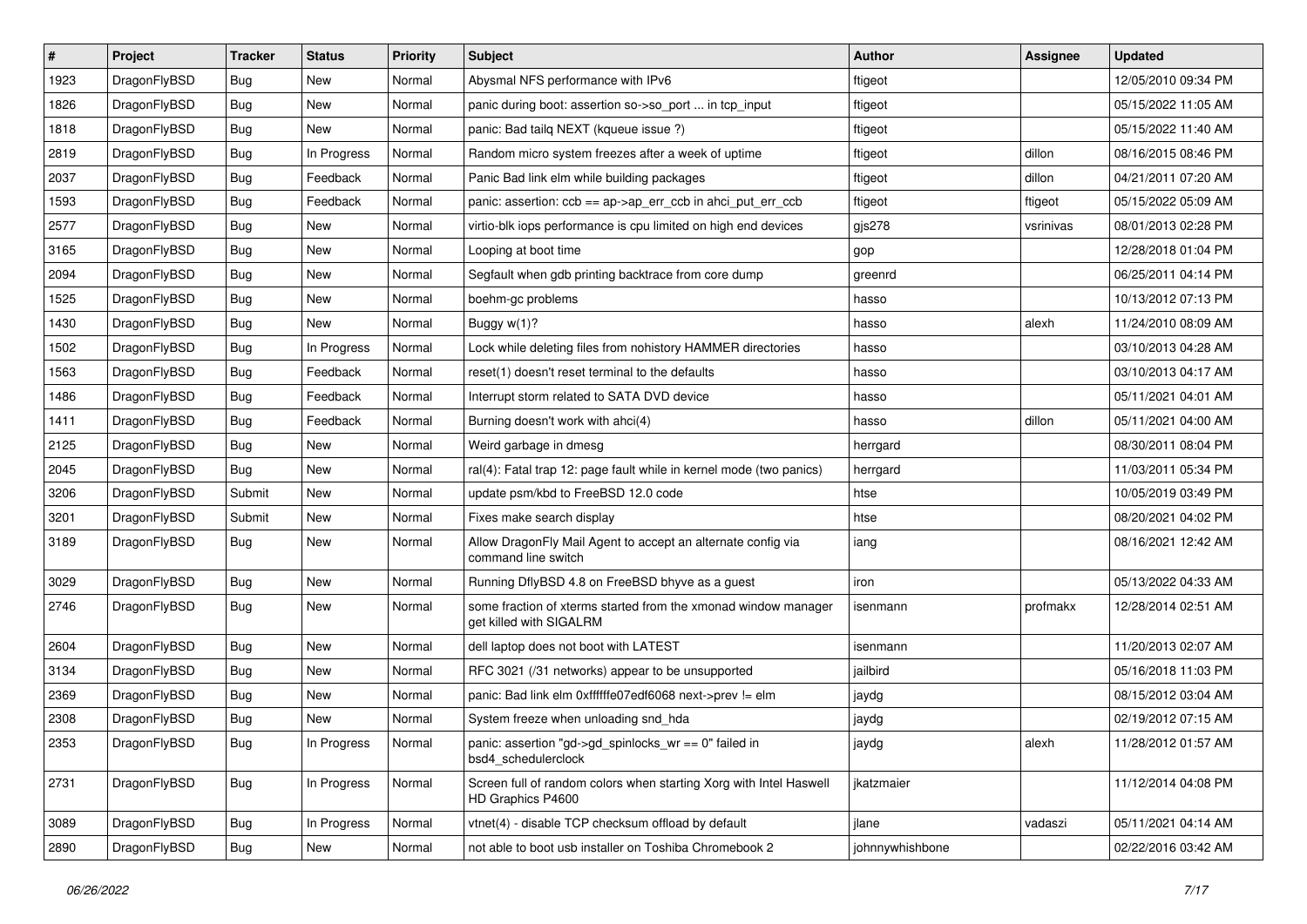| $\pmb{\#}$ | Project      | <b>Tracker</b> | <b>Status</b> | <b>Priority</b> | Subject                                                                                                    | <b>Author</b> | Assignee  | <b>Updated</b>      |
|------------|--------------|----------------|---------------|-----------------|------------------------------------------------------------------------------------------------------------|---------------|-----------|---------------------|
| 2712       | DragonFlyBSD | Bug            | New           | Normal          | connect(2) returns EINVAL when retrying after ECONNREFUSED                                                 | jorisgio      |           | 08/14/2014 05:31 PM |
| 2391       | DragonFlyBSD | Bug            | In Progress   | Normal          | System lock with ahci and acpi enabled on ATI RS690 chipset with<br>SMB600 sata controller                 | jorisgio      | vadaszi   | 06/03/2015 03:51 PM |
| 2568       | DragonFlyBSD | Bug            | New           | Normal          | AHCI panic                                                                                                 | josepht       |           | 06/07/2013 05:52 PM |
| 2013       | DragonFlyBSD | Bug            | In Progress   | Normal          | oversized DMA request loop                                                                                 | josepht       |           | 05/11/2021 04:06 AM |
| 1745       | DragonFlyBSD | Bug            | Feedback      | Normal          | kmalloc panic                                                                                              | josepht       |           | 05/11/2021 04:05 AM |
| 1330       | DragonFlyBSD | Bug            | Feedback      | Normal          | Hammer, usb disk, SYNCHRONIZE CACHE failure                                                                | josepht       |           | 06/02/2014 04:56 AM |
| 1717       | DragonFlyBSD | Bug            | Feedback      | Normal          | HAMMER panic in hammer cursor down()                                                                       | josepht1      |           | 05/11/2021 04:05 AM |
| 2245       | DragonFlyBSD | Bug            | New           | Normal          | panic: assertion "ref < &td->td_toks_end" failed in lwkt_gettoken at<br>/usr/src/sys/kern/lwkt_token.c:588 | juanfra684    |           | 11/22/2011 07:41 PM |
| 2153       | DragonFlyBSD | <b>Bug</b>     | <b>New</b>    | Normal          | Too many unuseful warnings at boot                                                                         | juanfra684    |           | 10/18/2011 10:16 PM |
| 2444       | DragonFlyBSD | Bug            | <b>New</b>    | Normal          | Crash during Hammer overnight cleanup                                                                      | justin        |           | 11/04/2012 07:58 AM |
| 2090       | DragonFlyBSD | Bug            | Feedback      | Normal          | snd_hda does not support headphone automute                                                                | justin        |           | 03/29/2012 08:03 PM |
| 2645       | DragonFlyBSD | Bug            | New           | Normal          | panic with dsched fq and ioprio                                                                            | jyoung15      |           | 02/20/2014 07:29 AM |
| 1727       | DragonFlyBSD | Bug            | Feedback      | Normal          | CD boot panic (2.6.1) (usb?)                                                                               | kiril         |           | 05/15/2022 05:10 AM |
| 1939       | DragonFlyBSD | Bug            | New           | Normal          | Panic on nightly build and stress test box                                                                 | lentferj      |           | 12/18/2010 08:41 AM |
| 1916       | DragonFlyBSD | Bug            | New           | Normal          | Constant crashes on x86 64 with UFS                                                                        | lentferj      |           | 11/21/2010 07:40 PM |
| 2288       | DragonFlyBSD | Bug            | Feedback      | Normal          | Random IO performance loss introduced since January 1st                                                    | lentferj      |           | 01/23/2013 04:21 PM |
| 2892       | DragonFlyBSD | Bug            | New           | Normal          | swap_pager:indefinite wait bufferf error                                                                   | <b>Ihmwzy</b> |           | 02/21/2016 10:32 PM |
| 2917       | DragonFlyBSD | Bug            | <b>New</b>    | Normal          | da8: reading primary partition table: error accessing offset<br>000000000000 for 512                       | liweitianux   |           | 05/11/2021 08:43 PM |
| 3310       | DragonFlyBSD | Bug            | In Progress   | Normal          | NVMM+QEMU fail to boot with UEFI: Mem Assist Failed<br>[gpa=0xfffffff0]                                    | liweitianux   |           | 01/11/2022 03:22 PM |
| 3028       | DragonFlyBSD | Bug            | In Progress   | Normal          | installer: confusion of set/get disk encryption passphrase dialogs                                         | liweitianux   | tuxillo   | 06/03/2022 05:13 PM |
| 2565       | DragonFlyBSD | Bug            | <b>New</b>    | Normal          | "ifconfig ix0 up" panic                                                                                    | Itpig402a     |           | 06/03/2013 05:46 AM |
| 2434       | DragonFlyBSD | Bug            | <b>New</b>    | Normal          | BTX Halted - Boot fails on USB/GUI                                                                         | lucmv         |           | 10/17/2012 08:12 PM |
| 2808       | DragonFlyBSD | Bug            | New           | Normal          | X freeze by switching between X and VT - results in black screen                                           | lukesky333    |           | 05/11/2021 03:55 AM |
| 2531       | DragonFlyBSD | Bug            | <b>New</b>    | Normal          | camcontrol fails to disable APM                                                                            | m.lombardi85  |           | 03/23/2013 12:28 PM |
| 2370       | DragonFlyBSD | <b>Bug</b>     | New           | Normal          | panic: ffs_valloc: dup alloc                                                                               | marino        | vsrinivas | 02/01/2013 09:28 AM |
| 2167       | DragonFlyBSD | <b>Bug</b>     | New           | Normal          | shutdown/reboot fails after uptime msg                                                                     | marino        |           | 11/28/2011 03:01 AM |
| 2092       | DragonFlyBSD | <b>Bug</b>     | New           | Normal          | Panic: Bad link elm 0x next->prev != elm                                                                   | masterblaster | dillon    | 12/04/2011 12:49 PM |
| 3035       | DragonFlyBSD | <b>Bug</b>     | New           | Normal          | panic: assertion "cpu >= 0 && cpu < ncpus" failed in netisr_cpuport<br>at /usr/src/sys/net/netisr2.h:87    | masu          |           | 05/11/2017 01:24 AM |
| 2809       | DragonFlyBSD | <b>Bug</b>     | New           | Normal          | hammer mirror-stream                                                                                       | masu          |           | 04/10/2015 12:33 AM |
| 1860       | DragonFlyBSD | Bug            | Feedback      | Normal          | Panic while creating UFS fs on vn(4) for initrd                                                            | matthias      |           | 02/29/2012 07:16 AM |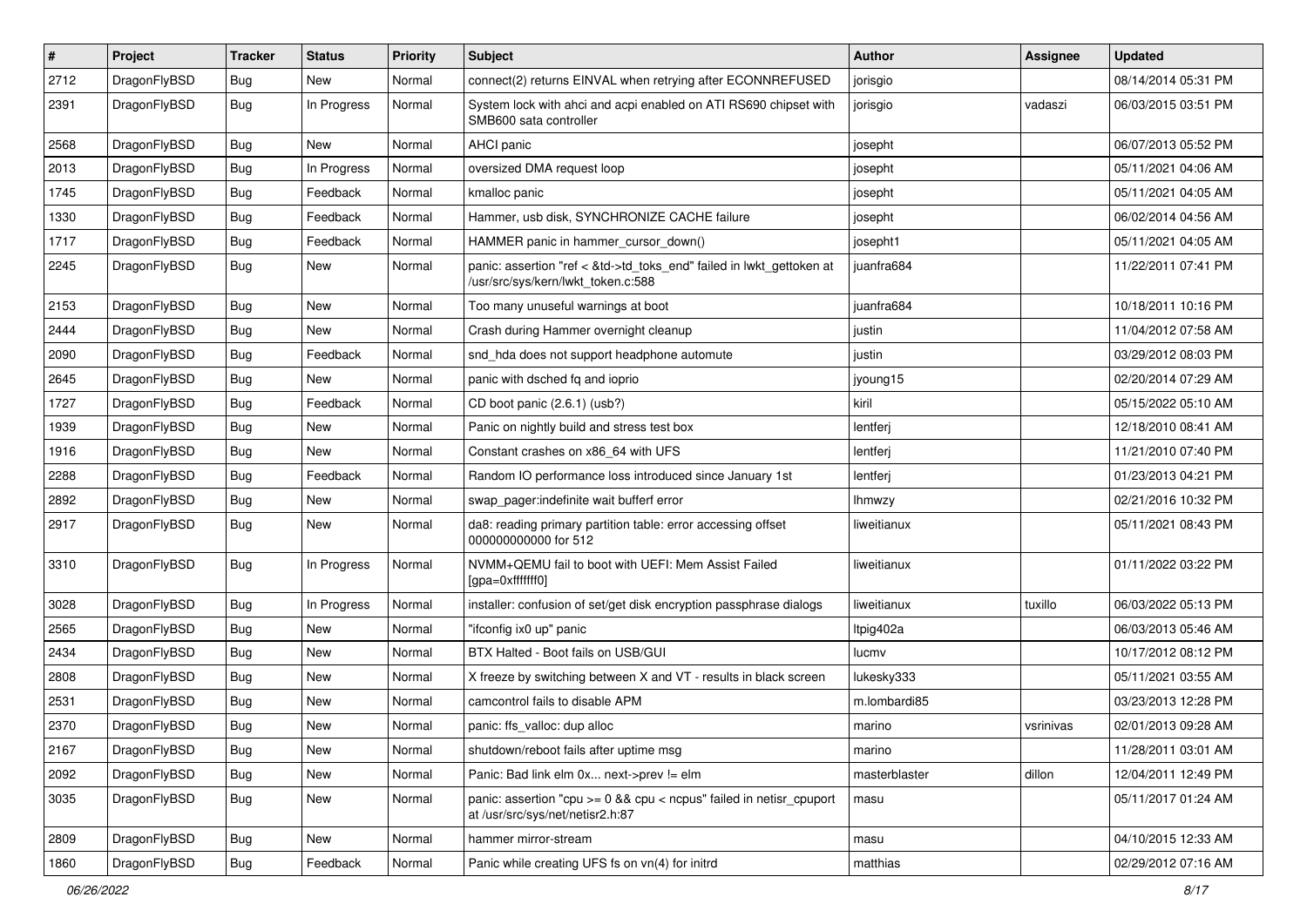| $\vert$ # | Project      | <b>Tracker</b> | <b>Status</b> | <b>Priority</b> | <b>Subject</b>                                                                                                     | <b>Author</b>          | <b>Assignee</b> | <b>Updated</b>      |
|-----------|--------------|----------------|---------------|-----------------|--------------------------------------------------------------------------------------------------------------------|------------------------|-----------------|---------------------|
| 2067      | DragonFlyBSD | Bug            | New           | Normal          | sound/pcm: "play interrupt timeout, channel dead"                                                                  | matthiasr              |                 | 05/11/2021 03:55 AM |
| 2598      | DragonFlyBSD | Bug            | <b>New</b>    | Normal          | i386 via USB Booting                                                                                               | mbzadegan              |                 | 10/21/2013 02:28 AM |
| 2644      | DragonFlyBSD | <b>Bug</b>     | Feedback      | Normal          | 3.6.0-REL trap 9 on boot                                                                                           | memmerto               |                 | 11/27/2021 08:08 AM |
| 1293      | DragonFlyBSD | <b>Bug</b>     | New           | Normal          | 2.2.1-REL Installer Request                                                                                        | mk                     | tuxillo         | 05/11/2021 04:00 AM |
| 3235      | DragonFlyBSD | Bug            | <b>New</b>    | Normal          | Kernel panic in devfs vnops.c                                                                                      | mneumann               |                 | 04/28/2020 07:00 AM |
| 3222      | DragonFlyBSD | <b>Bug</b>     | New           | Normal          | gcc - undefined reference to '_atomic_load' (missing libatomic?)                                                   | mneumann               |                 | 02/08/2020 02:45 AM |
| 2972      | DragonFlyBSD | <b>Bug</b>     | New           | Normal          | ipfw3 "deny to me" does not work correctly                                                                         | mneumann               |                 | 12/27/2016 12:11 PM |
| 2881      | DragonFlyBSD | <b>Bug</b>     | New           | Normal          | Pulseaudio hangs/resets system when starting X11                                                                   | mneumann               |                 | 01/09/2016 03:08 AM |
| 2788      | DragonFlyBSD | <b>Bug</b>     | New           | Normal          | ioctl GSLICEINFO: Not working for vnode slice                                                                      | mneumann               |                 | 02/12/2015 07:49 AM |
| 3317      | DragonFlyBSD | Bug            | In Progress   | Normal          | Network vtnet0 not working on Hetzner cloud                                                                        | mneumann               |                 | 06/18/2022 03:55 AM |
| 3218      | DragonFlyBSD | <b>Bug</b>     | New           | Normal          | Kernel panics are not sent to comconsole when booted over EFI                                                      | mqudsi                 |                 | 12/02/2019 08:52 PM |
| 168       | DragonFlyBSD | <b>Bug</b>     | In Progress   | Normal          | Livelocked limit engaged while trying to setup IPW wireless                                                        | mschacht               | sepherosa       | 05/11/2021 04:05 AM |
| 1144      | DragonFlyBSD | <b>Bug</b>     | Feedback      | Normal          | Incorrect clock under KVM                                                                                          | msylvan                |                 | 03/09/2013 01:17 PM |
| 2104      | DragonFlyBSD | <b>Bug</b>     | New           | Normal          | network configuration seg. fault on install CD                                                                     | navratil               |                 | 07/26/2011 07:55 AM |
| 2958      | DragonFlyBSD | Bug            | Feedback      | Normal          | Hammer FS dies during pruning after massive write load                                                             | neilb                  |                 | 10/11/2016 04:20 AM |
| 2957      | DragonFlyBSD | <b>Bug</b>     | Feedback      | Normal          | swapoff -a followed by swapon -a doesn't give your swap back                                                       | neilb                  |                 | 10/09/2016 04:17 AM |
| 2098      | DragonFlyBSD | Submit         | New           | Normal          | [PATCH] correct ath man page example<br>(/usr/src/share/man/man4/ath.4)                                            | nobody                 |                 | 11/15/2011 12:27 AM |
| 3215      | DragonFlyBSD | Bug            | New           | Normal          | Hang in todrain(3) after write(3)                                                                                  | noloader               |                 | 11/25/2019 03:08 PM |
| 2622      | DragonFlyBSD | <b>Bug</b>     | New           | Normal          | VAIO FIT15E fn keys support                                                                                        | nonsolosoft            |                 | 12/31/2013 01:31 AM |
| 2621      | DragonFlyBSD | <b>Bug</b>     | New           | Normal          | core dump using cdrom                                                                                              | nonsolosoft            |                 | 12/27/2013 12:43 AM |
| 2412      | DragonFlyBSD | <b>Bug</b>     | <b>New</b>    | Normal          | wlan0 fails to get address via dhclient                                                                            | nonsolosoft            |                 | 08/30/2012 05:55 AM |
| 2182      | DragonFlyBSD | Bug            | New           | Normal          | if_msk PHY FIFO underrun/overflow                                                                                  | nonsolosoft            |                 | 09/03/2012 06:39 AM |
| 1193      | DragonFlyBSD | <b>Bug</b>     | New           | Normal          | kernel doesn't recognize cdrom drive                                                                               | nonsolosoft            |                 | 01/25/2014 09:11 PM |
| 3052      | DragonFlyBSD | <b>Bug</b>     | New           | Normal          | panic DragonFly v4.8.1-RELEASE by mounting a malformed NTFS<br>image [64.000]                                      | open.source@ribose.com |                 | 08/14/2017 03:22 AM |
| 3051      | DragonFlyBSD | Bug            | New           | Normal          | panic DragonFly v4.8.1-RELEASE by mounting a malformed NTFS<br>image [12.000]                                      | open.source@ribose.com |                 | 08/14/2017 03:20 AM |
| 3049      | DragonFlyBSD | Bug            | New           | Normal          | panic DragonFly v4.8.1-RELEASE by mounting a malformed<br>msdosfs image [12.128]                                   | open.source@ribose.com |                 | 08/14/2017 02:53 AM |
| 2802      | DragonFlyBSD | <b>Bug</b>     | <b>New</b>    | Normal          | USB Wifi urtwn0 crash from cd boot                                                                                 | opvalues               |                 | 03/10/2015 01:07 AM |
| 2799      | DragonFlyBSD | <b>Bug</b>     | New           | Normal          | Fatal trap 12 caused by moused(8) -p /dev/cual0                                                                    | opvalues               |                 | 03/04/2015 11:01 PM |
| 3152      | DragonFlyBSD | <b>Bug</b>     | Feedback      | Normal          | Console's size in ttyv0 and single user mode is sticking to 80x25,<br>while ttyv1 can make use of the whole screen | overtime               |                 | 02/24/2019 01:08 AM |
| 2874      | DragonFlyBSD | Bug            | New           | Normal          | make world DESTDIR=/emptydir fails                                                                                 | pascii                 |                 | 12/25/2015 07:04 AM |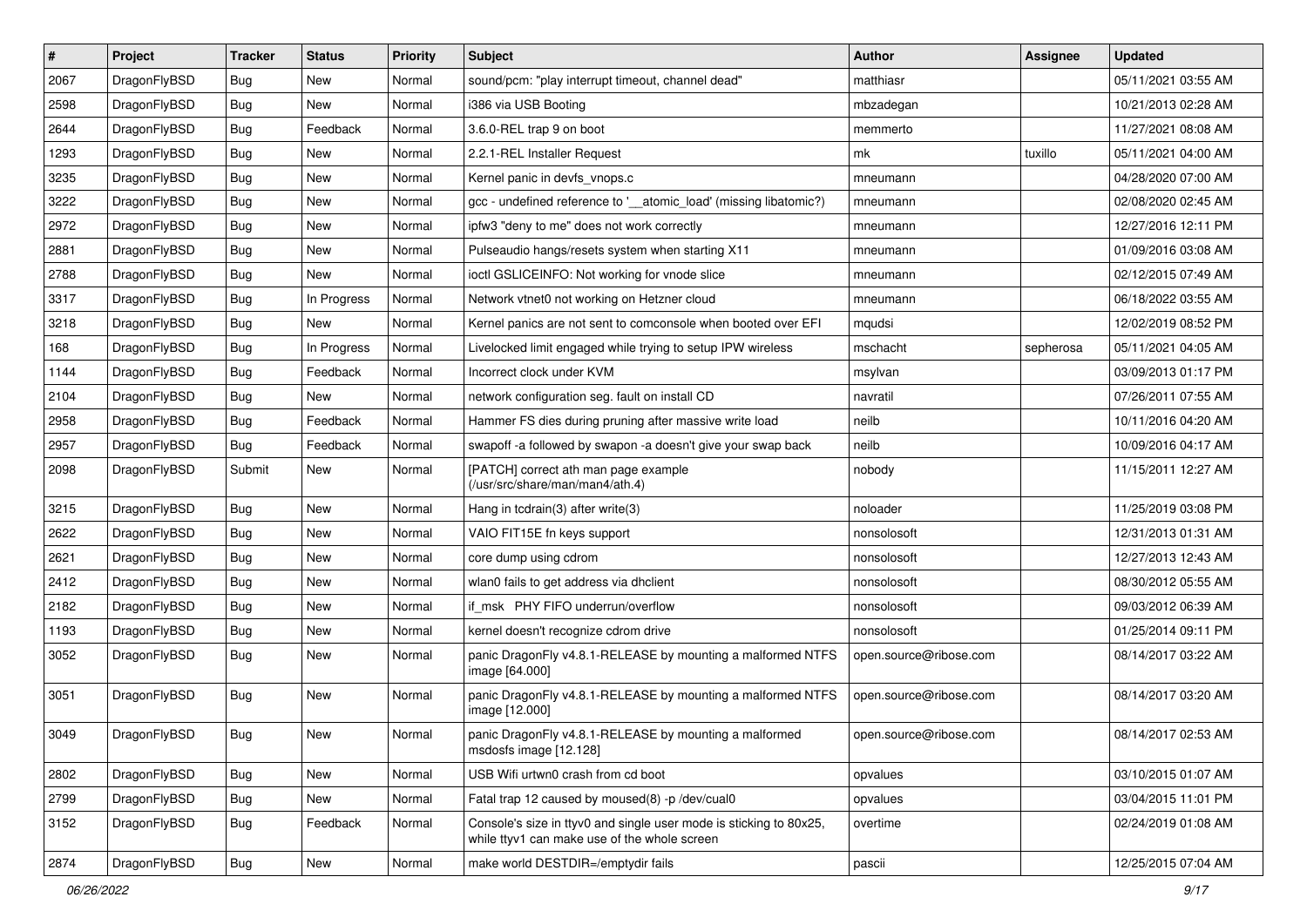| $\sharp$ | Project      | <b>Tracker</b> | <b>Status</b> | <b>Priority</b> | <b>Subject</b>                                                                                                 | <b>Author</b> | Assignee | <b>Updated</b>      |
|----------|--------------|----------------|---------------|-----------------|----------------------------------------------------------------------------------------------------------------|---------------|----------|---------------------|
| 2898     | DragonFlyBSD | <b>Bug</b>     | New           | Normal          | <b>HAMMER</b> panic                                                                                            | pavalos       |          | 11/03/2018 07:05 AM |
| 2526     | DragonFlyBSD | Bug            | New           | Normal          | hammer cleanup doesn't run on first day of DST                                                                 | pavalos       |          | 10/18/2016 05:28 PM |
| 2248     | DragonFlyBSD | <b>Bug</b>     | New           | Normal          | sysctl panic                                                                                                   | pavalos       |          | 11/23/2011 06:23 PM |
| 2199     | DragonFlyBSD | <b>Bug</b>     | New           | Normal          | screen segfaults if utmpx isn't present                                                                        | pavalos       |          | 11/15/2011 10:52 PM |
| 2099     | DragonFlyBSD | Bug            | <b>New</b>    | Normal          | page fault panic in vm system                                                                                  | pavalos       |          | 07/10/2011 08:51 AM |
| 2048     | DragonFlyBSD | Bug            | <b>New</b>    | Normal          | panic: ffs sync: rofs mod                                                                                      | pavalos       |          | 04/12/2011 05:45 AM |
| 2008     | DragonFlyBSD | Bug            | New           | Normal          | lwkt_setcpu_remote: td->td_flags 00800621 console flood                                                        | pavalos       |          | 03/06/2011 09:37 PM |
| 1969     | DragonFlyBSD | <b>Bug</b>     | <b>New</b>    | Normal          | pf-related network problem                                                                                     | pavalos       | lentferj | 02/01/2011 06:57 PM |
| 1949     | DragonFlyBSD | <b>Bug</b>     | New           | Normal          | iwn panic                                                                                                      | pavalos       |          | 01/30/2011 03:21 AM |
| 1946     | DragonFlyBSD | Bug            | <b>New</b>    | Normal          | ieee80211 panic                                                                                                | pavalos       | josepht  | 01/27/2011 06:00 PM |
| 1769     | DragonFlyBSD | <b>Bug</b>     | New           | Normal          | panic: assertion: _tp->tt_msg->tt_cpuid == mycpuid in<br>tcp_callout_active                                    | pavalos       | sjg      | 05/15/2022 11:07 AM |
| 3226     | DragonFlyBSD | Bug            | <b>New</b>    | Normal          | Xorg freezes in vm: thread stuck in "objtrm1"                                                                  | peeter        |          | 04/08/2020 02:10 AM |
| 2970     | DragonFlyBSD | <b>Bug</b>     | <b>New</b>    | Normal          | kernel 4.7: "Is -I" causes panic on UDF filesystem: "bgetvp -<br>overlapping buffer"                           | peeter        |          | 12/21/2016 02:46 AM |
| 1943     | DragonFlyBSD | Bug            | <b>New</b>    | Normal          | hammer assertion panic                                                                                         | peter         |          | 12/27/2010 12:45 AM |
| 1990     | DragonFlyBSD | <b>Bug</b>     | New           | Normal          | /mnt too large to mount                                                                                        | peur.neu      |          | 02/16/2011 11:24 PM |
| 1951     | DragonFlyBSD | Bug            | <b>New</b>    | Normal          | dma timeouts at phyaddr on a good hdd                                                                          | peur.neu      |          | 01/04/2011 07:12 AM |
| 3247     | DragonFlyBSD | <b>Bug</b>     | New           | Normal          | Kernel panic doing nothing much                                                                                | phma          |          | 09/12/2020 11:40 PM |
| 2816     | DragonFlyBSD | <b>Bug</b>     | New           | Normal          | A multitasking process being debugged can get stuck                                                            | phma          |          | 05/19/2015 03:57 AM |
| 2611     | DragonFlyBSD | <b>Bug</b>     | New           | Normal          | Change in IP address results in network not working                                                            | phma          |          | 12/05/2013 07:55 PM |
| 2557     | DragonFlyBSD | <b>Bug</b>     | New           | Normal          | stock 3.4.1 kernel halts during booting if dm and dm_target_crypt<br>are loaded and RAID controller is present | phma          |          | 05/12/2013 10:38 PM |
| 2389     | DragonFlyBSD | Bug            | <b>New</b>    | Normal          | computer crashed while listing processes                                                                       | phma          |          | 06/18/2012 02:49 PM |
| 2387     | DragonFlyBSD | <b>Bug</b>     | New           | Normal          | hammer ignores -t during dedup                                                                                 | phma          |          | 06/17/2012 12:30 PM |
| 2331     | DragonFlyBSD | Bug            | New           | Normal          | reading mouse mode from unopen file descriptor hangs mouse<br>driver                                           | phma          |          | 03/14/2012 09:43 AM |
| 2311     | DragonFlyBSD | Bug            | New           | Normal          | Xorg crash having something to do with drm                                                                     | phma          |          | 02/22/2012 09:59 AM |
| 2306     | DragonFlyBSD | Bug            | New           | Normal          | a crash starts the kernel debugger in text mode, but just reboots in $X \mid p h$ phma                         |               |          | 02/11/2012 08:02 PM |
| 1559     | DragonFlyBSD | <b>Bug</b>     | New           | Normal          | kernel trap                                                                                                    | phma          |          | 11/27/2021 08:43 AM |
| 3302     | DragonFlyBSD | <b>Bug</b>     | <b>New</b>    | Normal          | Will not boot on System76 Lemur Pro (lemp10)                                                                   | piecuch       |          | 11/03/2021 10:21 AM |
| 3298     | DragonFlyBSD | <b>Bug</b>     | <b>New</b>    | Normal          | Running "w" and having logged in via XDM through VNC, "w" prints<br>an extra error message                     | piecuch       |          | 10/25/2021 09:16 AM |
| 3239     | DragonFlyBSD | Bug            | <b>New</b>    | Normal          | unable to SIGKILL glitched emacs                                                                               | piecuch       |          | 05/26/2020 03:30 AM |
| 3238     | DragonFlyBSD | Bug            | New           | Normal          | race conditions when printing from vkernel console                                                             | piecuch       |          | 05/19/2020 02:50 PM |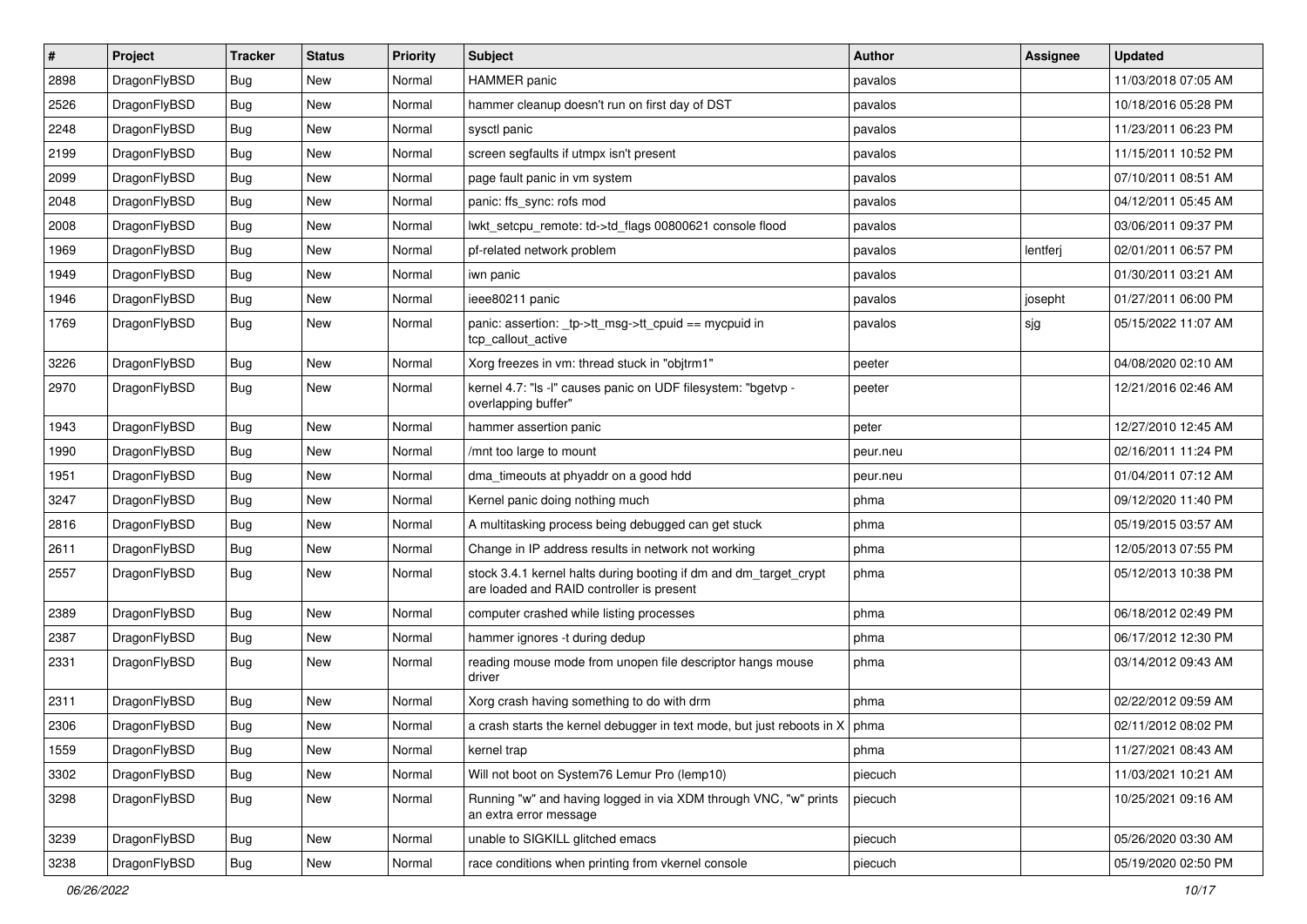| $\vert$ # | Project      | <b>Tracker</b> | <b>Status</b> | <b>Priority</b> | <b>Subject</b>                                                                                                                                                                                    | Author       | Assignee | <b>Updated</b>      |
|-----------|--------------|----------------|---------------|-----------------|---------------------------------------------------------------------------------------------------------------------------------------------------------------------------------------------------|--------------|----------|---------------------|
| 2496      | DragonFlyBSD | Bug            | <b>New</b>    | Normal          | NTFS malloc limit exceeded                                                                                                                                                                        | plasmob      | tuxillo  | 02/19/2013 08:47 AM |
| 3245      | DragonFlyBSD | <b>Bug</b>     | <b>New</b>    | Normal          | panic: free: guard1x fail, i915 load from loader.conf                                                                                                                                             | polachok     |          | 08/21/2020 10:36 AM |
| 1101      | DragonFlyBSD | <b>Bug</b>     | Feedback      | Normal          | ohci related panic                                                                                                                                                                                | polachok     |          | 05/11/2021 04:00 AM |
| 1368      | DragonFlyBSD | Bug            | In Progress   | Normal          | suspend signal race?                                                                                                                                                                              | qhwt+dfly    |          | 05/11/2021 03:51 AM |
| 1577      | DragonFlyBSD | Bug            | Feedback      | Normal          | panic: assertion: leaf->base.obj_id == ip->obj_id in<br>hammer_ip_delete_range                                                                                                                    | qhwt+dfly    |          | 05/11/2021 04:01 AM |
| 1387      | DragonFlyBSD | Bug            | Feedback      | Normal          | zero-size malloc and ps: kvm_getprocs: Bad address                                                                                                                                                | qhwt+dfly    |          | 05/11/2021 04:00 AM |
| 570       | DragonFlyBSD | <b>Bug</b>     | Feedback      | Normal          | 1.8.x: ACPI problems                                                                                                                                                                              | qhwt+dfly    |          | 06/02/2014 03:45 AM |
| 1942      | DragonFlyBSD | Bug            | <b>New</b>    | Normal          | locking against myself in getcacheblk()?                                                                                                                                                          | qhwt.dfly    |          | 05/31/2022 02:15 PM |
| 1917      | DragonFlyBSD | Bug            | New           | Normal          | panic: assertion: (RB_EMPTY(&ip->rec_tree) && (ip->flags &<br>HAMMER_INODE_XDIRTY) == 0)    (!RB_EMPTY(&ip->rec_tree)<br>&& (ip->flags & HAMMER_INODE_XDIRTY) != 0) in<br>hammer_flush_inode_done | qhwt.dfly    |          | 11/24/2010 03:23 AM |
| 1876      | DragonFlyBSD | Bug            | <b>New</b>    | Normal          | devfs in jail + logging out from console( $t$ tyv1+) -> panic                                                                                                                                     | qhwt.dfly    | tuxillo  | 05/31/2022 03:24 PM |
| 2371      | DragonFlyBSD | Bug            | <b>New</b>    | Normal          | Timezone problem with America/Sao Paulo                                                                                                                                                           | raitech      |          | 05/17/2012 01:42 PM |
| 1560      | DragonFlyBSD | <b>Bug</b>     | Feedback      | Normal          | Unable to modify partition table on ThinkPad T61p during install                                                                                                                                  | rehsack      |          | 01/15/2015 08:57 AM |
| 3313      | DragonFlyBSD | Bug            | New           | Normal          | Can't boot from my live USB at all. The kernel loading process<br>hangs.                                                                                                                          | rempas       |          | 06/03/2022 12:16 AM |
| 2822      | DragonFlyBSD | <b>Bug</b>     | <b>New</b>    | Normal          | USB 3.0 stick throws "reading primary partition table: error<br>accessing offset 000[] for 152" error, while the stick works on any<br>other OS I tested                                          | revuwa       | profmakx | 06/29/2015 05:56 AM |
| 1836      | DragonFlyBSD | <b>Bug</b>     | <b>New</b>    | Normal          | Incorrect TCP checksum show up in tcpdump                                                                                                                                                         | robgar1      |          | 05/15/2022 11:22 AM |
| 2430      | DragonFlyBSD | Bug            | New           | Normal          | Alternate Password Hash method                                                                                                                                                                    | robin.carey1 |          | 10/07/2012 06:28 AM |
| 2138      | DragonFlyBSD | Bug            | <b>New</b>    | Normal          | > 100% CPU usage                                                                                                                                                                                  | robin.carey1 |          | 09/26/2011 12:20 PM |
| 2626      | DragonFlyBSD | Bug            | New           | Normal          | iwn driver drops with error: "firmware error 'iwn intr: fatal firmware<br>error""                                                                                                                 | rodyaj       |          | 01/09/2014 05:50 AM |
| 2738      | DragonFlyBSD | <b>Bug</b>     | New           | Normal          | Hammer: Strange behavior when trying to recover old version of<br>moved file                                                                                                                      | roland       |          | 11/20/2014 08:02 AM |
| 3141      | DragonFlyBSD | Bug            | <b>New</b>    | Normal          | dhclient blocks boot process                                                                                                                                                                      | rowo         |          | 12/16/2018 11:01 AM |
| 2080      | DragonFlyBSD | <b>Bug</b>     | <b>New</b>    | Normal          | panic: lockmgr thrd sleep: called from interrupt, ipi, or hard code<br>section                                                                                                                    | rumcic       |          | 05/30/2011 05:06 PM |
| 2072      | DragonFlyBSD | Bug            | New           | Normal          | Fatal trap 12: stopped at lwkt_send_ipiq3                                                                                                                                                         | rumcic       |          | 05/17/2011 04:12 AM |
| 1975      | DragonFlyBSD | <b>Bug</b>     | New           | Normal          | Applications seg fault in select() and poll()                                                                                                                                                     | rumcic       |          | 05/31/2022 02:58 PM |
| 1874      | DragonFlyBSD | Bug            | New           | Normal          | mpd listening on all IPs, accepting only on one                                                                                                                                                   | rumcic       |          | 05/08/2011 01:01 PM |
| 1873      | DragonFlyBSD | <b>Bug</b>     | New           | Normal          | Panic upon usb mouse detach and reattaching                                                                                                                                                       | rumcic       |          | 02/01/2011 09:53 AM |
| 1192      | DragonFlyBSD | Submit         | New           | Normal          | KKASSERTs in sys/kern/uipc_{msg,socket}.c are too strict                                                                                                                                          | rumcic       |          | 05/11/2021 04:07 AM |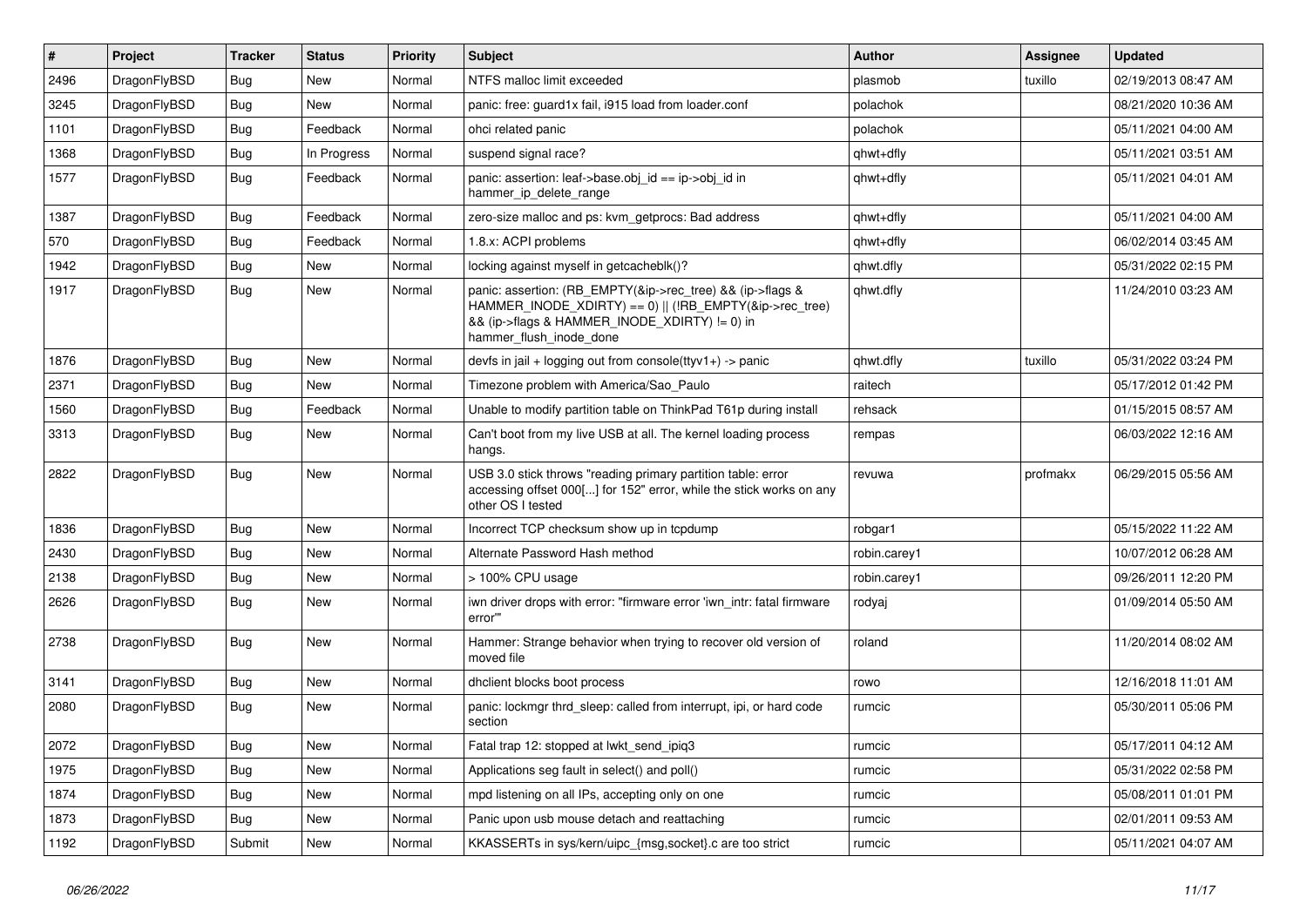| $\sharp$ | Project      | <b>Tracker</b> | <b>Status</b> | <b>Priority</b> | Subject                                                                                         | <b>Author</b> | Assignee | <b>Updated</b>      |
|----------|--------------|----------------|---------------|-----------------|-------------------------------------------------------------------------------------------------|---------------|----------|---------------------|
| 1218     | DragonFlyBSD | <b>Bug</b>     | In Progress   | Normal          | panic: assertion: $error == 0$ in hammer start transaction                                      | rumcic        |          | 05/11/2021 04:00 AM |
| 998      | DragonFlyBSD | <b>Bug</b>     | In Progress   | Normal          | Unconfiguring a vn while it is mounted                                                          | rumcic        | tuxillo  | 05/11/2021 04:00 AM |
| 1580     | DragonFlyBSD | <b>Bug</b>     | Feedback      | Normal          | Panic (Fatal trap 12: page fault while in kernel mode) while playing<br>with pf and netif names | rumcic        |          | 12/21/2018 01:21 AM |
| 1489     | DragonFlyBSD | <b>Bug</b>     | Feedback      | Normal          | panic: ufs_dirbad: bad dir                                                                      | rumcic        |          | 03/10/2013 04:34 AM |
| 1250     | DragonFlyBSD | <b>Bug</b>     | Feedback      | Normal          | Panic upon plugging an USB flash drive into the machine                                         | rumcic        |          | 03/10/2013 05:17 AM |
| 1249     | DragonFlyBSD | <b>Bug</b>     | Feedback      | Normal          | panic: ffs_vfree: freeing free inode                                                            | rumcic        |          | 03/10/2013 05:13 AM |
| 2316     | DragonFlyBSD | Bug            | New           | Normal          | Ungraceful invalid password handling for adding a new user in the<br>installer                  | rune          |          | 04/27/2012 11:23 PM |
| 2549     | DragonFlyBSD | <b>Bug</b>     | In Progress   | Normal          | netgraph7: Kernel page fault.                                                                   | russiane39    | nant     | 05/10/2013 11:20 PM |
| 3047     | DragonFlyBSD | Bug            | <b>New</b>    | Normal          | <b>HAMMER critical write error</b>                                                              | samuel        |          | 06/19/2019 09:50 AM |
| 2123     | DragonFlyBSD | <b>Bug</b>     | New           | Normal          | hammer is losing files                                                                          | schmir        |          | 08/30/2011 07:56 PM |
| 2042     | DragonFlyBSD | <b>Bug</b>     | <b>New</b>    | Normal          | kernel panic, when run boot0cfg                                                                 | sepherosa     |          | 05/31/2022 03:01 PM |
| 1944     | DragonFlyBSD | <b>Bug</b>     | New           | Normal          | panic: backing_object 0xdea7b258 was somehow re-referenced<br>during collapse!                  | sepherosa     |          | 12/27/2010 02:06 AM |
| 2100     | DragonFlyBSD | Bug            | Feedback      | Normal          | devfs related panic                                                                             | sepherosa     | alexh    | 07/10/2011 02:29 PM |
| 2933     | DragonFlyBSD | Submit         | New           | Normal          | Remove unix domain socket support from cat(1)                                                   | sevan         |          | 08/01/2016 08:10 PM |
| 2924     | DragonFlyBSD | Bug            | New           | Normal          | cat -v fails to tag characters in extended table with M- prefix with<br>some locales            | sevan         |          | 07/11/2016 07:18 AM |
| 3160     | DragonFlyBSD | Submit         | In Progress   | Normal          | State the implementation difference in pkill/pgrep manual                                       | sevan         | tuxillo  | 06/03/2022 05:15 PM |
| 2124     | DragonFlyBSD | Bug            | <b>New</b>    | Normal          | getty repeating too quickly on port /dev/ttyv0                                                  | sgeorge.ml    |          | 09/01/2011 04:28 AM |
| 2891     | DragonFlyBSD | <b>Bug</b>     | New           | Normal          | Kernel panic in IEEE802.11 related code                                                         | shamaz        |          | 05/29/2016 05:49 PM |
| 2863     | DragonFlyBSD | <b>Bug</b>     | <b>New</b>    | Normal          | HAMMER synch tid is zero                                                                        | shamaz        |          | 12/12/2015 11:24 PM |
| 2820     | DragonFlyBSD | <b>Bug</b>     | New           | Normal          | TP-Link USB Wi-Fi adapter cannot be reattached to the system                                    | shamaz        |          | 05/22/2015 09:45 PM |
| 1961     | DragonFlyBSD | <b>Bug</b>     | New           | Normal          | Can't create dump from DDB                                                                      | shamaz        |          | 01/29/2011 09:02 PM |
| 1935     | DragonFlyBSD | <b>Bug</b>     | <b>New</b>    | Normal          | mouse does not work after switching between x and console                                       | shamaz        |          | 12/13/2010 10:06 AM |
| 1884     | DragonFlyBSD | <b>Bug</b>     | <b>New</b>    | Normal          | System completely freezes while listening music (devbuf: malloc<br>limit exceeded)              | shamaz        |          | 01/24/2011 05:00 PM |
| 2061     | DragonFlyBSD | <b>Bug</b>     | <b>New</b>    | Normal          | USB keyboard boot panic                                                                         | sjg           |          | 05/04/2012 12:20 AM |
| 1786     | DragonFlyBSD | <b>Bug</b>     | I New         | Normal          | Calling NULL function pointer initiates panic loop                                              | sjg           |          | 10/11/2010 05:28 PM |
| 1302     | DragonFlyBSD | Bug            | In Progress   | Normal          | Checkpoint regression?                                                                          | sjg           | sjg      | 07/10/2013 05:22 PM |
| 1964     | DragonFlyBSD | <b>Bug</b>     | New           | Normal          | iwn (panic assertion : wlan_assert_serialized)                                                  | sjmm.ptr      | josepht  | 02/01/2011 12:57 PM |
| 2936     | DragonFlyBSD | <b>Bug</b>     | New           | Normal          | loader.efi crashes while loading kernel                                                         | spaceille     |          | 08/20/2016 06:17 AM |
| 2587     | DragonFlyBSD | <b>Bug</b>     | New           | Normal          | SATA DVD writer not detected by DragonFly                                                       | srussell      |          | 09/04/2020 08:55 AM |
| 2586     | DragonFlyBSD | <b>Bug</b>     | New           | Normal          | pf: "modulate" state seems problematic                                                          | srussell      |          | 09/25/2013 07:36 PM |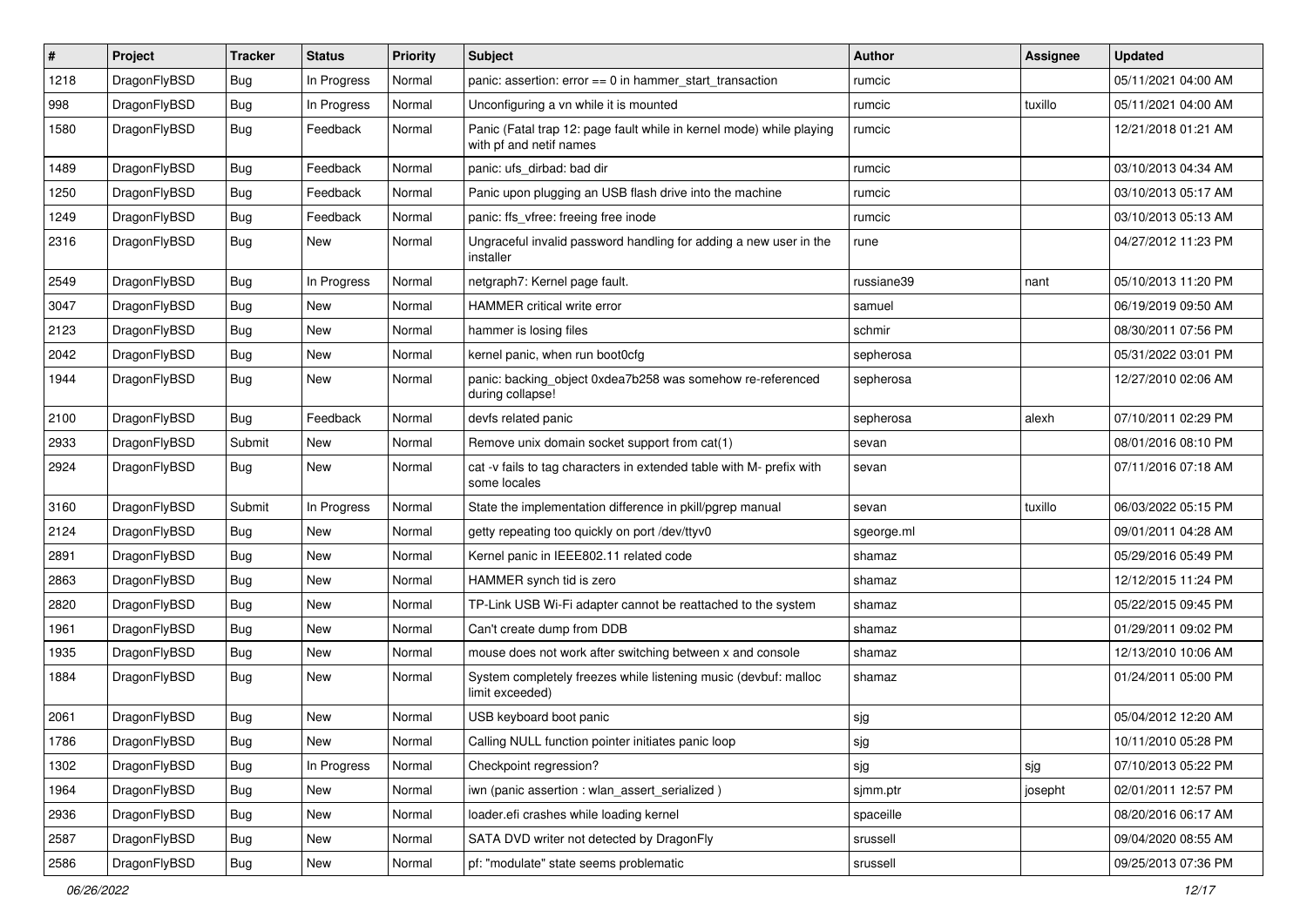| $\sharp$ | Project      | <b>Tracker</b> | <b>Status</b> | <b>Priority</b> | <b>Subject</b>                                                                                           | <b>Author</b>     | Assignee | <b>Updated</b>      |
|----------|--------------|----------------|---------------|-----------------|----------------------------------------------------------------------------------------------------------|-------------------|----------|---------------------|
| 2077     | DragonFlyBSD | <b>Bug</b>     | New           | Normal          | USB devices conflicting                                                                                  | srussell          |          | 05/17/2011 05:12 PM |
| 2055     | DragonFlyBSD | <b>Bug</b>     | <b>New</b>    | Normal          | $ssh + IPV6 + bridge \Rightarrow connection freezes$                                                     | steve             |          | 04/24/2011 07:13 PM |
| 2004     | DragonFlyBSD | <b>Bug</b>     | <b>New</b>    | Normal          | LWKT WAIT IPIQ panic                                                                                     | steve             |          | 03/08/2011 05:46 PM |
| 2082     | DragonFlyBSD | <b>Bug</b>     | New           | Normal          | dfbsd 2.10.1 amd64 - mc port build error with 'bmake bin-install'                                        | sun-doctor        |          | 05/25/2011 07:18 PM |
| 2509     | DragonFlyBSD | <b>Bug</b>     | <b>New</b>    | Normal          | Redefinition of DIRBLKSIZ in restore(8)                                                                  | swildner          |          | 06/04/2022 04:40 AM |
| 1913     | DragonFlyBSD | <b>Bug</b>     | <b>New</b>    | Normal          | panic: assertion: ip->flush state != HAMMER FST FLUSH in<br>hammer_flush_inode_core                      | swildner          |          | 11/20/2010 05:27 PM |
| 1907     | DragonFlyBSD | <b>Bug</b>     | <b>New</b>    | Normal          | Hammer crash in hammer flusher flush()                                                                   | swildner          |          | 11/11/2010 05:07 AM |
| 243      | DragonFlyBSD | <b>Bug</b>     | Feedback      | Normal          | weird behavior in the shell                                                                              | swildner          |          | 05/31/2022 02:51 PM |
| 3217     | DragonFlyBSD | <b>Bug</b>     | <b>New</b>    | Normal          | rescue tools: make install fails if rescue folder doesn't exist                                          | t_dfbsd           |          | 11/27/2019 08:16 PM |
| 3135     | DragonFlyBSD | Submit         | New           | Normal          | Add EVFILT RECV and EVFILT SEND                                                                          | tautolog          |          | 05/25/2018 09:59 PM |
| 3036     | DragonFlyBSD | Bug            | New           | Normal          | panic in icmp redirect start() ASSERT IN NETISR(0)                                                       | tautolog          |          | 05/11/2017 07:27 PM |
| 2921     | DragonFlyBSD | Submit         | <b>New</b>    | Normal          | Allow moused to accept userland mouse events                                                             | tautolog          |          | 05/11/2021 04:08 AM |
| 2609     | DragonFlyBSD | <b>Bug</b>     | <b>New</b>    | Normal          | master: panic: assertion<br>"LWKT_TOKEN_HELD_ANY(vm_object_token(object))" failed in<br>swp pager lookup | thomas.nikolajsen |          | 11/28/2013 11:36 AM |
| 2436     | DragonFlyBSD | <b>Bug</b>     | New           | Normal          | panic: assertion "lp->lwp qcpu == dd->cpuid" failed in<br>dfly_acquire_curproc                           | thomas.nikolajsen |          | 01/23/2013 11:07 AM |
| 1984     | DragonFlyBSD | <b>Bug</b>     | <b>New</b>    | Normal          | hammer mount fails after crash - HAMMER: FIFO record bad head<br>signature                               | thomas.nikolajsen |          | 03/08/2011 06:57 PM |
| 2459     | DragonFlyBSD | Bug            | Feedback      | Normal          | apic problems with HP Probook 4510s                                                                      | thowe             |          | 11/27/2021 08:22 AM |
| 3316     | DragonFlyBSD | <b>Bug</b>     | New           | Normal          | hammer2 dirent create() allows creating >1 dirents with the same<br>name                                 | tkusumi           |          | 06/05/2022 12:35 PM |
| 3312     | DragonFlyBSD | Submit         | <b>New</b>    | Normal          | hammer2: redundant chain modify after chain creation                                                     | tkusumi           |          | 05/15/2022 01:35 PM |
| 3249     | DragonFlyBSD | <b>Bug</b>     | New           | Normal          | HAMMER2 fsync(2) not working properly                                                                    | tkusumi           |          | 09/21/2020 07:07 AM |
| 3246     | DragonFlyBSD | <b>Bug</b>     | New           | Normal          | HAMMER2 unable to handle ENOSPC properly                                                                 | tkusumi           |          | 09/04/2020 11:11 AM |
| 3184     | DragonFlyBSD | <b>Bug</b>     | <b>New</b>    | Normal          | tsleep(9) return value when PCATCH specified                                                             | tkusumi           |          | 04/03/2019 06:49 AM |
| 3142     | DragonFlyBSD | Submit         | <b>New</b>    | Normal          | lib/libdmsg: Unbreak using new API EVP_CIPHER_CTX_new()                                                  | tkusumi           |          | 07/08/2018 04:18 AM |
| 2857     | DragonFlyBSD | <b>Bug</b>     | New           | Normal          | hammer stalls via bitcoin-qt                                                                             | tkusumi           |          | 11/30/2015 06:52 AM |
| 3269     | DragonFlyBSD | Bug            | In Progress   | Normal          | Is double-buffer'd buf still required by HAMMER2?                                                        | tkusumi           |          | 05/12/2021 04:09 PM |
| 2812     | DragonFlyBSD | Bug            | <b>New</b>    | Normal          | Panic on Intel DE3815TYKHE                                                                               | tmorp             |          | 05/14/2015 03:14 PM |
| 2473     | DragonFlyBSD | <b>Bug</b>     | New           | Normal          | Kernel crash when trying to up the wpi0 device (Dfly<br>v3.3.0.758.g47388-DEVELOPMENT)                   | tomaz             |          | 02/24/2014 08:50 AM |
| 1579     | DragonFlyBSD | <b>Bug</b>     | Feedback      | Normal          | dfly 2.4.1 does not like HP DL360G4p and Smart Array 6400 with<br>MSA20                                  | tomaz.borstnar    | tuxillo  | 06/02/2014 02:44 PM |
| 1282     | DragonFlyBSD | Bug            | Feedback      | Normal          | panic (trap 12) when booting SMP kernel on Atom 330 (dual core)                                          | tomaz.borstnar    |          | 05/11/2021 04:00 AM |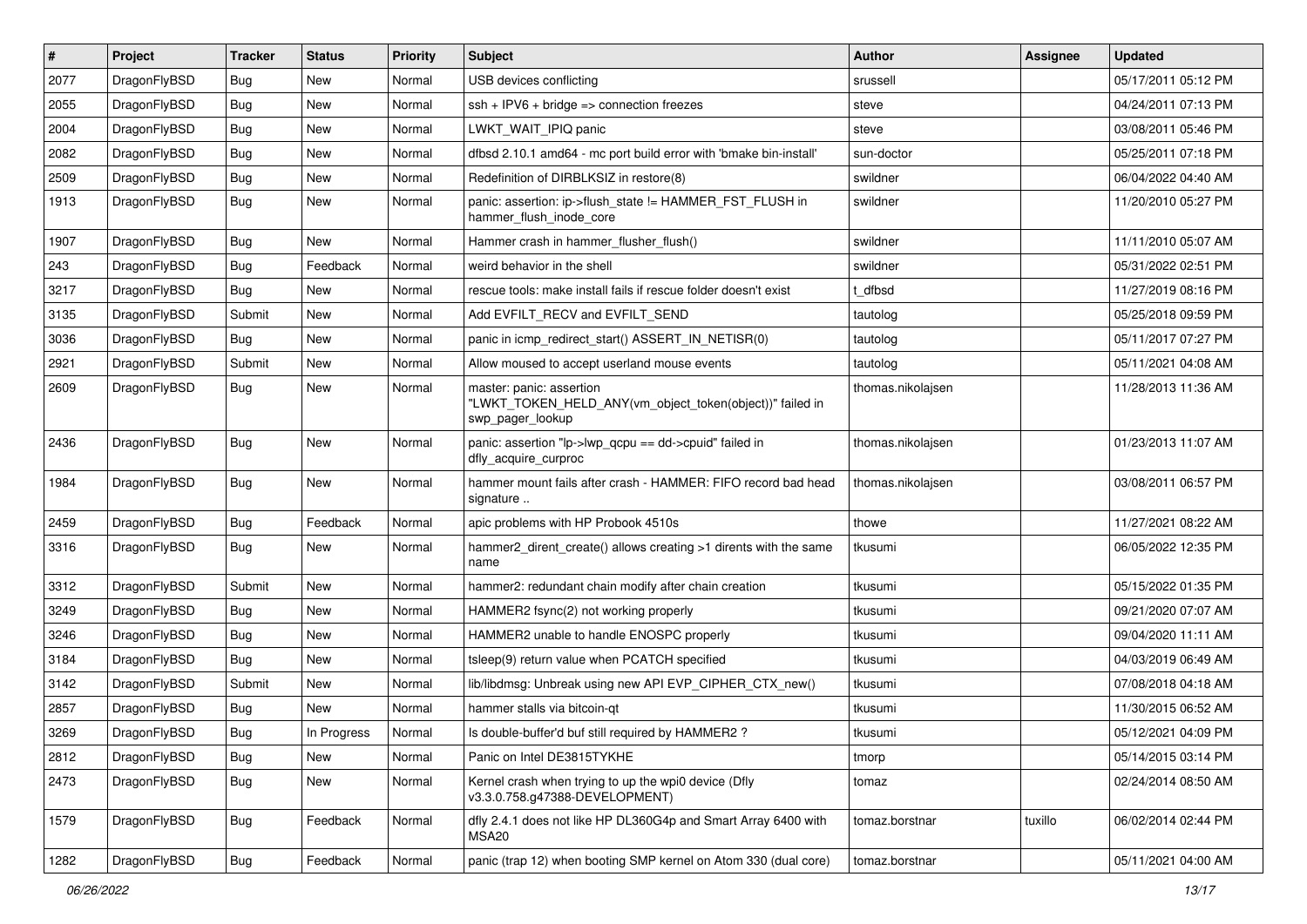| $\pmb{\#}$ | Project      | <b>Tracker</b> | <b>Status</b> | <b>Priority</b> | <b>Subject</b>                                                                               | <b>Author</b> | <b>Assignee</b> | <b>Updated</b>      |
|------------|--------------|----------------|---------------|-----------------|----------------------------------------------------------------------------------------------|---------------|-----------------|---------------------|
| 3252       | DragonFlyBSD | Bug            | New           | Normal          | tcsetattr/tcgetattr set errno incorrectly on non-TTY                                         | tonyc         |                 | 10/26/2020 09:34 PM |
| 806        | DragonFlyBSD | Bug            | Feedback      | Normal          | boot error on MacBook                                                                        | tralamazza    |                 | 06/04/2022 05:28 AM |
| 3231       | DragonFlyBSD | Bug            | New           | Normal          | wifi drops on 5.8                                                                            | tse           |                 | 04/06/2020 05:08 AM |
| 3225       | DragonFlyBSD | Bug            | <b>New</b>    | Normal          | nfsd freeze when using gemu                                                                  | tse           |                 | 03/17/2020 11:52 AM |
| 3208       | DragonFlyBSD | Bug            | <b>New</b>    | Normal          | Crash related to nfsd                                                                        | tse           |                 | 06/11/2020 05:52 AM |
| 3199       | DragonFlyBSD | <b>Bug</b>     | New           | Normal          | PFS label not found panic                                                                    | tse           |                 | 08/21/2019 03:51 AM |
| 3197       | DragonFlyBSD | Bug            | <b>New</b>    | Normal          | DragonFly upgrades                                                                           | tse           |                 | 04/18/2020 04:18 PM |
| 3170       | DragonFlyBSD | Bug            | New           | Normal          | repeatable nfsd crash                                                                        | tse           |                 | 06/11/2020 05:52 AM |
| 3314       | DragonFlyBSD | Bug            | <b>New</b>    | Normal          | Bring virtio_console(4) from FreeBSD                                                         | tuxillo       | tuxillo         | 05/29/2022 08:24 AM |
| 3196       | DragonFlyBSD | Bug            | <b>New</b>    | Normal          | test issue after redmine upgrade (2)                                                         | tuxillo       |                 | 07/05/2019 04:33 AM |
| 3157       | DragonFlyBSD | <b>Bug</b>     | <b>New</b>    | Normal          | TP-Link UE300 not working in 5.2-RELEASE                                                     | tuxillo       |                 | 11/15/2018 02:08 PM |
| 2647       | DragonFlyBSD | Bug            | <b>New</b>    | Normal          | HAMMER panic on 3.6.0                                                                        | tuxillo       |                 | 05/11/2021 03:54 AM |
| 2641       | DragonFlyBSD | Bug            | New           | Normal          | Panic when loading natapci as module                                                         | tuxillo       |                 | 05/11/2021 03:54 AM |
| 2630       | DragonFlyBSD | Bug            | <b>New</b>    | Normal          | Bring in latest iconv fixes from FreeBSD10 as well as csmapper<br>updates                    | tuxillo       |                 | 05/11/2021 03:54 AM |
| 2629       | DragonFlyBSD | Bug            | <b>New</b>    | Normal          | Replace gcc44 with llvm34, clang34, and libc++                                               | tuxillo       |                 | 06/02/2014 02:30 PM |
| 2498       | DragonFlyBSD | Bug            | New           | Normal          | DFBSD v3.2.2-RELEASE - LIST_FIRST(&bp->b_dep) == NULL"<br>failed in vfs_vmio_release         | tuxillo       |                 | 05/31/2022 04:09 PM |
| 2283       | DragonFlyBSD | Bug            | New           | Normal          | DFBSD DragonFly v2.13.0.957.g4f459 - pmap_release: page<br>should already be gone 0xc27120bc | tuxillo       |                 | 01/23/2012 03:03 AM |
| 2224       | DragonFlyBSD | Bug            | New           | Normal          | v2.13.0.291.gaa7ec - Panic on fq while installing world                                      | tuxillo       |                 | 11/18/2011 01:40 AM |
| 2171       | DragonFlyBSD | Bug            | New           | Normal          | DFBSD v2.13.0.151.gdc8442 - panic: assertion "(*ptep &<br>$(PG_MANAGED PG_V)) == PG_V"$      | tuxillo       |                 | 11/04/2011 05:06 PM |
| 2166       | DragonFlyBSD | Bug            | New           | Normal          | DFBSD v2.13.0.109.g05b9d - Strange lockups                                                   | tuxillo       |                 | 10/29/2011 11:20 AM |
| 2129       | DragonFlyBSD | Bug            | <b>New</b>    | Normal          | DFBSD v2.11.0.661.gf9438 i386 - panic: lockmgr thrd_sleep                                    | tuxillo       |                 | 09/05/2011 09:49 AM |
| 2084       | DragonFlyBSD | Bug            | New           | Normal          | DFBSD v2.11.0.242.g4d317 - panic: zone: entry not free                                       | tuxillo       |                 | 07/03/2012 01:23 AM |
| 2078       | DragonFlyBSD | Bug            | New           | Normal          | DFBSD i386 v2.11.0.201.g3ed2f - Panic during installworld into a<br>vn0 device               | tuxillo       |                 | 05/19/2011 07:50 PM |
| 1959       | DragonFlyBSD | Bug            | <b>New</b>    | Normal          | DFBSD v2.9.1.422.gc98f2 - Panic during boot - IPv6 and PF                                    | tuxillo       |                 | 01/13/2011 03:37 AM |
| 1867       | DragonFlyBSD | Bug            | New           | Normal          | it(4) motherboard and fan problems                                                           | tuxillo       |                 | 07/08/2011 10:48 AM |
| 3295       | DragonFlyBSD | Bug            | In Progress   | Normal          | Adapt devel/libvirt for nvmm                                                                 | tuxillo       | tuxillo         | 11/03/2021 04:56 PM |
| 2358       | DragonFlyBSD | Bug            | In Progress   | Normal          | DFBSD v3.0.2.32.g928ca - panic: hammer: insufficient undo FIFO<br>space!                     | tuxillo       | tuxillo         | 05/10/2021 02:50 AM |
| 2351       | DragonFlyBSD | Bug            | In Progress   | Normal          | DFBSD v3.1.0.579.g44ccf - Stuck during startup, random freezes                               | tuxillo       |                 | 04/24/2012 08:21 AM |
| 2345       | DragonFlyBSD | <b>Bug</b>     | In Progress   | Normal          | DFBSD v3.1.0.457.gd679f - NFS panic on diskless station                                      | tuxillo       |                 | 04/07/2012 05:22 PM |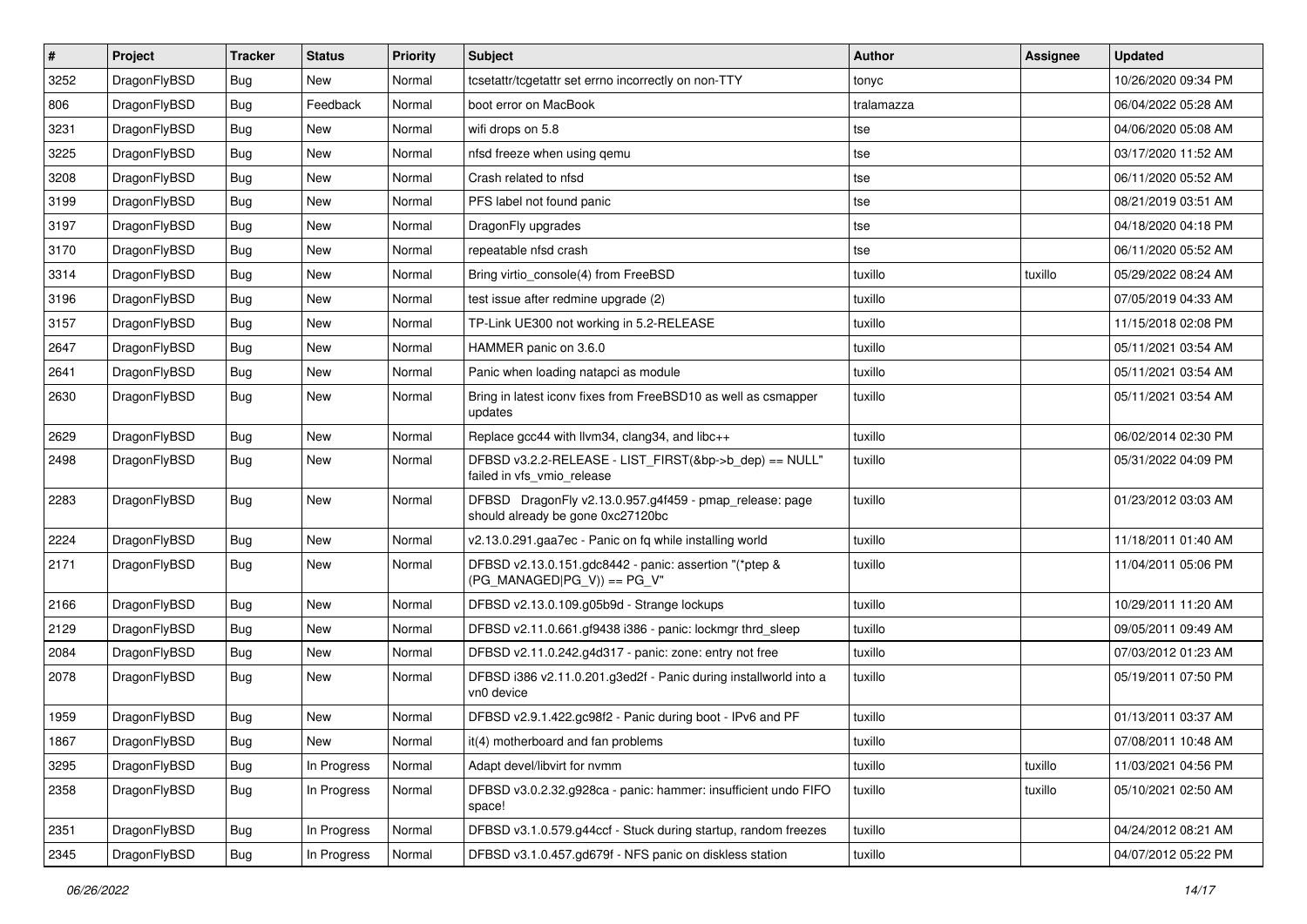| #    | Project      | <b>Tracker</b> | <b>Status</b> | <b>Priority</b> | Subject                                                                                                                                                     | <b>Author</b>     | Assignee  | <b>Updated</b>      |
|------|--------------|----------------|---------------|-----------------|-------------------------------------------------------------------------------------------------------------------------------------------------------------|-------------------|-----------|---------------------|
| 2282 | DragonFlyBSD | <b>Bug</b>     | In Progress   | Normal          | gdb segfaults with certain corefiles                                                                                                                        | tuxillo           |           | 01/18/2012 04:40 PM |
| 2556 | DragonFlyBSD | <b>Bug</b>     | Feedback      | Normal          | DragonFly v3.5.0.81.gd3479 - Process signal weirdness                                                                                                       | tuxillo           |           | 12/17/2013 03:48 PM |
| 1332 | DragonFlyBSD | Bug            | Feedback      | Normal          | DFBSD 2.2 - Booting usbcdrom/usbsticks on thinkpad hangs on<br>"BTX Halted"                                                                                 | tuxillo           |           | 05/11/2021 04:00 AM |
| 2490 | DragonFlyBSD | Bug            | <b>New</b>    | Normal          | nmalloc should color addresses to avoid cache bank conflictsw                                                                                               | vsrinivas         |           | 06/10/2014 05:51 AM |
| 2489 | DragonFlyBSD | <b>Bug</b>     | New           | Normal          | nmalloc doesn't cache VA for allocations > 8KB                                                                                                              | vsrinivas         |           | 06/10/2014 05:51 AM |
| 2154 | DragonFlyBSD | Bug            | <b>New</b>    | Normal          | vkernel copyout() doesn't return EFAULT on error                                                                                                            | vsrinivas         |           | 10/20/2011 03:53 AM |
| 2136 | DragonFlyBSD | <b>Bug</b>     | <b>New</b>    | Normal          | socketpair() doesn't free file descriptors on copyout failure                                                                                               | vsrinivas         |           | 04/05/2013 09:13 AM |
| 2113 | DragonFlyBSD | <b>Bug</b>     | New           | Normal          | nmalloc threaded program fork leak                                                                                                                          | vsrinivas         | vsrinivas | 08/11/2011 07:25 PM |
| 2085 | DragonFlyBSD | Bug            | <b>New</b>    | Normal          | panic: assertion: (m->flags & PG_MAPPED) == 0 in<br>vm_page_free_toq                                                                                        | vsrinivas         |           | 06/10/2011 07:48 AM |
| 1861 | DragonFlyBSD | Bug            | <b>New</b>    | Normal          | panic via kprintf (lockmgr called in a hard section)                                                                                                        | vsrinivas         |           | 10/11/2010 12:56 AM |
| 2360 | DragonFlyBSD | <b>Bug</b>     | In Progress   | Normal          | Wishlist: virtio driver import                                                                                                                              | vsrinivas         |           | 06/04/2022 04:16 AM |
| 1749 | DragonFlyBSD | <b>Bug</b>     | In Progress   | Normal          | HAMMER fsstress panic in hammer_flush_inode_core<br>'ip->flush_state != HAMMER_FST_FLUSH'                                                                   | vsrinivas         |           | 05/11/2021 04:06 AM |
| 1744 | DragonFlyBSD | Bug            | In Progress   | Normal          | HAMMER fsstress panic in hammer_setup_child_callback                                                                                                        | vsrinivas         |           | 05/11/2021 04:05 AM |
| 1661 | DragonFlyBSD | <b>Bug</b>     | In Progress   | Normal          | panic on password entry mount smb filesystem                                                                                                                | vsrinivas         |           | 11/27/2021 08:29 AM |
| 2081 | DragonFlyBSD | Bug            | Feedback      | Normal          | Panic on device "detach" / "failure"                                                                                                                        | vsrinivas         |           | 02/29/2012 07:11 AM |
| 2886 | DragonFlyBSD | <b>Bug</b>     | New           | Normal          | dragonfly mail agent: sending a testmail causes high system load                                                                                            | worf              |           | 02/05/2016 05:53 AM |
| 2287 | DragonFlyBSD | <b>Bug</b>     | <b>New</b>    | Normal          | HAMMER(ROOT) Illegal UNDO TAIL signature at<br>300000001967c000                                                                                             | y0n3t4n1          |           | 11/07/2018 01:22 AM |
| 2840 | DragonFlyBSD | Bug            | New           | Normal          | wrong voltage is reported                                                                                                                                   | yellowrabbit2010  |           | 09/11/2015 06:09 PM |
| 604  | DragonFlyBSD | Bug            | In Progress   | Normal          | 1.8.1-RELEASE - clock runs fast on mainboard ASUS P5A-B                                                                                                     | yeti              |           | 05/11/2021 03:55 AM |
| 2585 | DragonFlyBSD | <b>Bug</b>     | <b>New</b>    | Normal          | Dfly 3.4.3 on ESXi 5.1, HP Smart Array P410 passthrough<br>recognised, but not functioning                                                                  | yggdrasil         | swildner  | 05/09/2022 08:14 AM |
| 3318 | DragonFlyBSD | Bug            | In Progress   | Normal          | Segmenation fault when a process resumed with checkpt exits                                                                                                 | zabolekar         | tuxillo   | 06/18/2022 08:24 AM |
| 2324 | DragonFlyBSD | <b>Bug</b>     | New           | Normal          | natacotrol support > 2TB not working even after the ftigeot patch                                                                                           | zenny             |           | 03/03/2012 01:00 AM |
| 3224 | DragonFlyBSD | <b>Bug</b>     | New           | Normal          | Kernel panic when trying to ping6                                                                                                                           | zhtw              |           | 03/08/2020 08:55 AM |
| 3194 | DragonFlyBSD | Bug            | New           | High            | Hammer kernel crash on mirror-stream of PFS after upgrade<br>(assertion "cursor->flags &<br>HAMMER CURSOR ITERATE CHECK" failed in<br>hammer_btree_iterate) | Anonymous         |           | 06/29/2019 01:32 PM |
| 2870 | DragonFlyBSD | <b>Bug</b>     | <b>New</b>    | High            | Broken text and icons when glamor acceleration is used                                                                                                      | 375gnu            | ftigeot   | 01/31/2016 12:13 AM |
| 3240 | DragonFlyBSD | Bug            | New           | High            | compile error because of openssl with /usr/dports/security/rhash for<br>mysql 8 install                                                                     | <b>UlasSAYGIN</b> |           | 06/04/2020 08:05 AM |
| 2736 | DragonFlyBSD | <b>Bug</b>     | New           | High            | kernel panics on acpi_timer_probe function                                                                                                                  | cnb               |           | 05/11/2021 03:55 AM |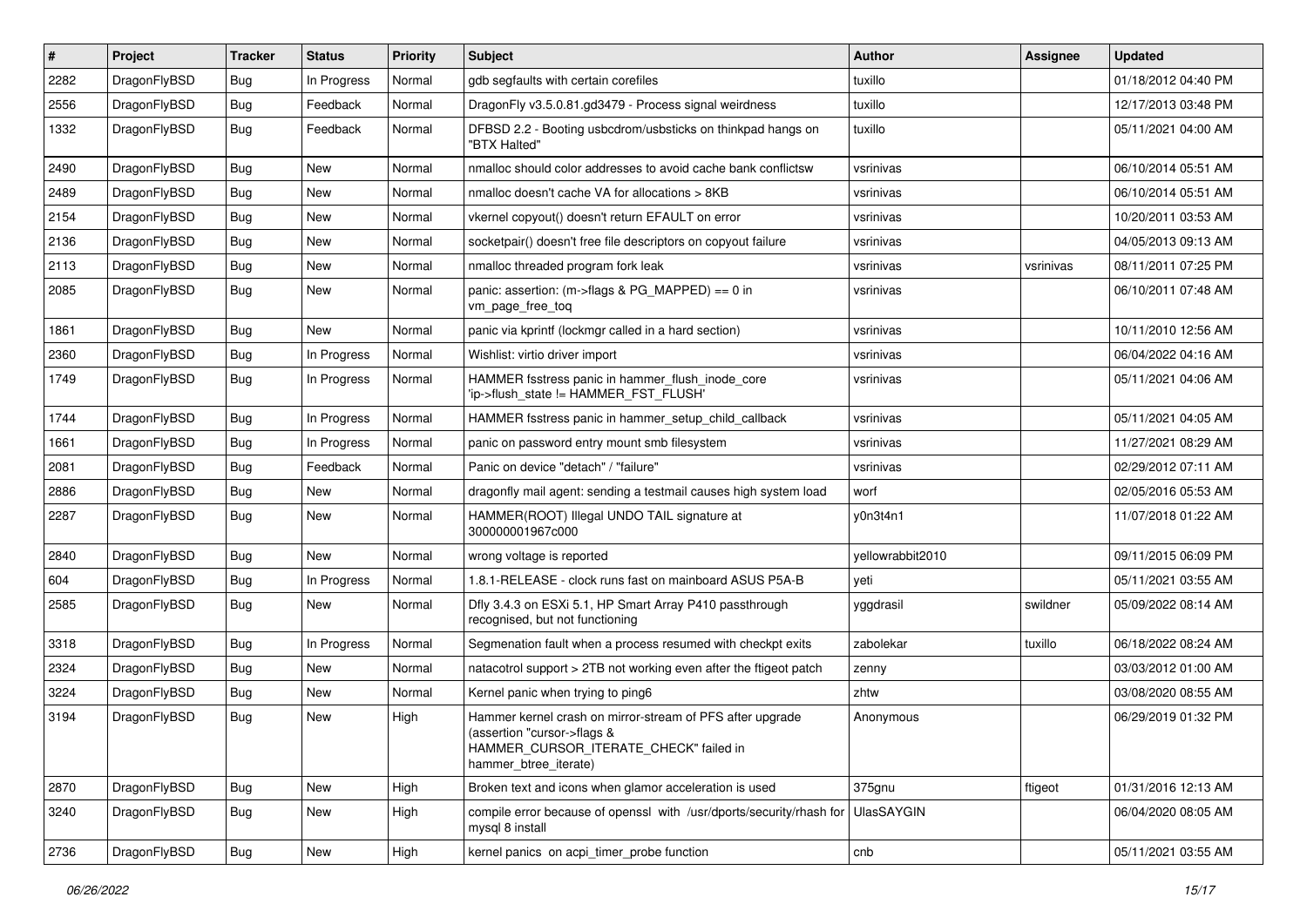| $\vert$ # | Project      | <b>Tracker</b> | <b>Status</b> | <b>Priority</b> | <b>Subject</b>                                                                                | <b>Author</b>     | Assignee  | <b>Updated</b>      |
|-----------|--------------|----------------|---------------|-----------------|-----------------------------------------------------------------------------------------------|-------------------|-----------|---------------------|
| 1198      | DragonFlyBSD | Bug            | <b>New</b>    | High            | DDB loops panic in db_read_bytes                                                              | corecode          | tuxillo   | 05/11/2021 03:51 AM |
| 1831      | DragonFlyBSD | <b>Bug</b>     | Feedback      | High            | HAMMER "malloc limit exceeded" panic                                                          | eocallaghan       | dillon    | 06/04/2022 04:38 AM |
| 2657      | DragonFlyBSD | <b>Bug</b>     | New           | High            | Needs acl to migrate our servers                                                              | ferney            |           | 03/31/2014 11:37 AM |
| 884       | DragonFlyBSD | Bug            | In Progress   | High            | Performance/memory problems under filesystem IO load                                          | hasso             |           | 05/11/2021 03:50 AM |
| 2825      | DragonFlyBSD | Bug            | <b>New</b>    | High            | 3x dhclient = hanging system (objcache exhausted)                                             | iaccovonb         | sepherosa | 05/11/2021 03:55 AM |
| 2421      | DragonFlyBSD | <b>Bug</b>     | New           | High            | Kernel panic: vm_fault: page 0xc0f70000 not busy!                                             | lentferj          |           | 10/03/2012 08:16 AM |
| 3111      | DragonFlyBSD | Bug            | In Progress   | High            | Mouse lags every second heavily under X11                                                     | mneumann          |           | 12/12/2017 09:46 PM |
| 2117      | DragonFlyBSD | Bug            | <b>New</b>    | High            | ACPI and/or bce(4) problem with 2.11.0.673.g0d557 on HP DL380<br>G6                           | pauska            |           | 08/22/2011 10:15 AM |
| 2547      | DragonFlyBSD | Bug            | <b>New</b>    | High            | crashed while doing a dry run of pkg_rolling-replace                                          | phma              |           | 04/18/2013 10:40 PM |
| 2396      | DragonFlyBSD | <b>Bug</b>     | Feedback      | High            | Latest 3.1 development version core dumps while destroying master<br><b>PFS</b>               | sgeorge           |           | 01/23/2013 04:10 PM |
| 2347      | DragonFlyBSD | <b>Bug</b>     | Feedback      | High            | Hammer PFSes destroy does not give back full space allocated to<br><b>PFS</b>                 | sgeorge           |           | 07/19/2012 01:11 AM |
| 3129      | DragonFlyBSD | Bug            | <b>New</b>    | High            | Kernel panic with 5.2.0 on A2SDi-4C-HLN4F                                                     | stateless         |           | 04/24/2018 12:50 AM |
| 2915      | DragonFlyBSD | <b>Bug</b>     | New           | High            | Hammer mirror-copy problem                                                                    | dfbsd             |           | 08/25/2016 05:28 AM |
| 3205      | DragonFlyBSD | <b>Bug</b>     | Feedback      | High            | Go compiler net test failing                                                                  | dfbsd             | tuxillo   | 05/10/2021 02:45 AM |
| 2296      | DragonFlyBSD | <b>Bug</b>     | In Progress   | High            | panic: assertion "m->wire_count > 0" failed                                                   | thomas.nikolajsen |           | 08/30/2012 06:09 AM |
| 3266      | DragonFlyBSD | Bug            | New           | High            | Filesystems broken due to "KKASSERT(count &<br>TOK_COUNTMASK);"                               | tkusumi           |           | 03/15/2021 01:21 PM |
| 2930      | DragonFlyBSD | Bug            | New           | High            | 'objcache' causes panic during 'nfs_readdir'                                                  | tofergus          |           | 07/26/2016 01:09 PM |
| 2140      | DragonFlyBSD | <b>Bug</b>     | <b>New</b>    | High            | hammer_io_delallocate panic with 'duplicate entry' message                                    | ttw               |           | 10/07/2011 12:22 PM |
| 2495      | DragonFlyBSD | <b>Bug</b>     | <b>New</b>    | High            | DFBSD v3.3.0.960.g553fe7 - ocnt != 0" failed in<br>prop_object_release                        | tuxillo           |           | 05/31/2022 04:08 PM |
| 2638      | DragonFlyBSD | Bug            | Feedback      | High            | Fix machdep.pmap_mmu_optimize                                                                 | tuxillo           |           | 05/11/2021 04:07 AM |
| 2828      | DragonFlyBSD | Bug            | <b>New</b>    | High            | On AMD APUs and Bulldozer CPUs, the machdep.cpu idle hlt<br>sysctl should be 3 by default     | vadaszi           | vadaszi   | 05/11/2021 04:07 AM |
| 2071      | DragonFlyBSD | Bug            | <b>New</b>    | High            | Panic on assertion: $(int)(flag->seq - seq) > 0$ in hammer flusher flush<br>after inode error | vsrinivas         |           | 06/12/2011 07:59 AM |
| 1185      | DragonFlyBSD | Bug            | <b>New</b>    | High            | need a tool to merge changes into /etc                                                        | wa1ter            |           | 02/18/2014 06:02 AM |
| 3124      | DragonFlyBSD | Bug            | New           | High            | DragonFlyBSD 5.0.2 with Hammer2 with UEFI install doesn't boot                                | wiesl             |           | 06/18/2019 05:07 AM |
| 1920      | DragonFlyBSD | <b>Bug</b>     | New           | High            | system hangs                                                                                  | zhtw              |           | 11/22/2010 08:59 AM |
| 2499      | DragonFlyBSD | <b>Bug</b>     | In Progress   | Urgent          | DRAGONFLY_3_2 lockd not responding correctly                                                  | Nerzhul           |           | 01/22/2013 12:47 PM |
| 2735      | DragonFlyBSD | <b>Bug</b>     | New           | Urgent          | iwn panics SYSSASSERT                                                                         | cnb               |           | 05/11/2021 03:55 AM |
| 599       | DragonFlyBSD | Bug            | New           | Urgent          | 1.9.0 reproducable panic                                                                      | pavalos           |           | 12/22/2010 01:08 AM |